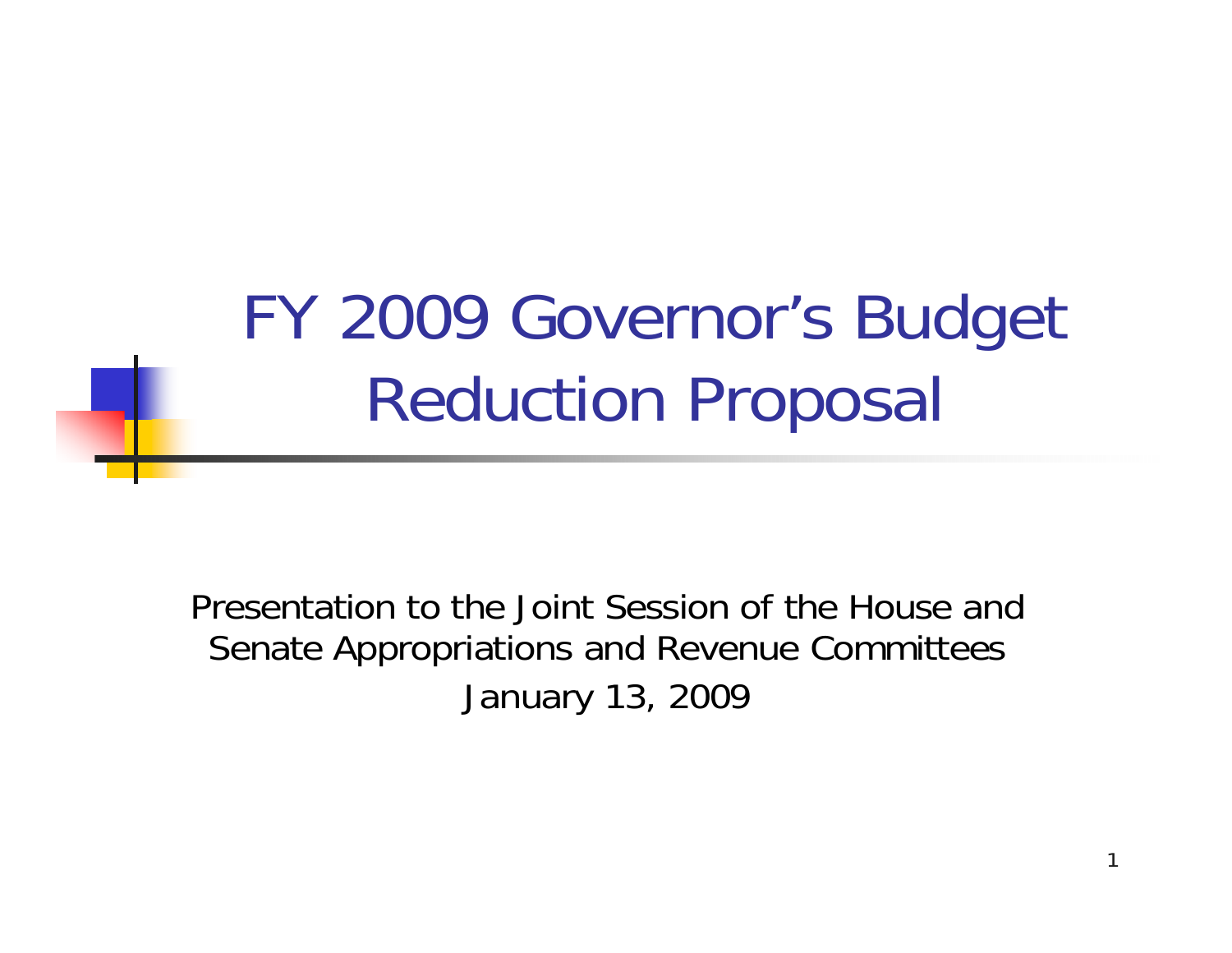#### **Fiscal Year 2009**

#### **Distribution of General Fund Appropriations**



\* Education includes the Department of Education, Teachers' Retirement System, School Facilities Construction Commission and the Education Professional Standards Board.

\*\* Human Services include the Health and Family Services Cabinet (net of Medicaid).

\*\*\* Criminal Justice System includes the Unified Prosecutorial System, Justice and Public Safety Cabinet and the Judicial Branch.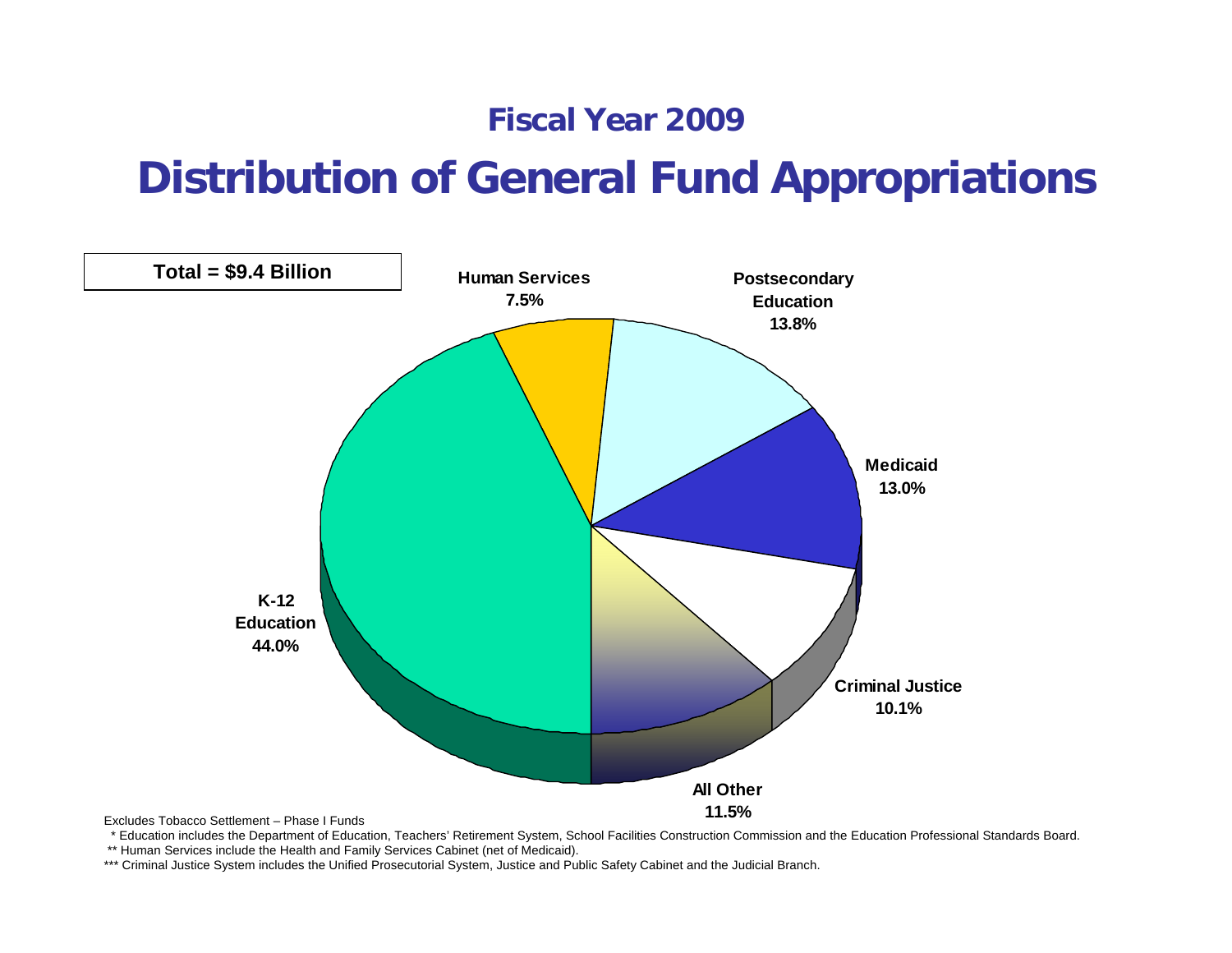Review of Budget Reductions Made in the last year

(millions)

FY 2008 Budget Reductions \$ 76 FY 2009 Reduced Appropriations \$176 FY 2009 Expenditure Reductions \$180 Mandated by Budget Bill Total Expenditure Reductions  $$432$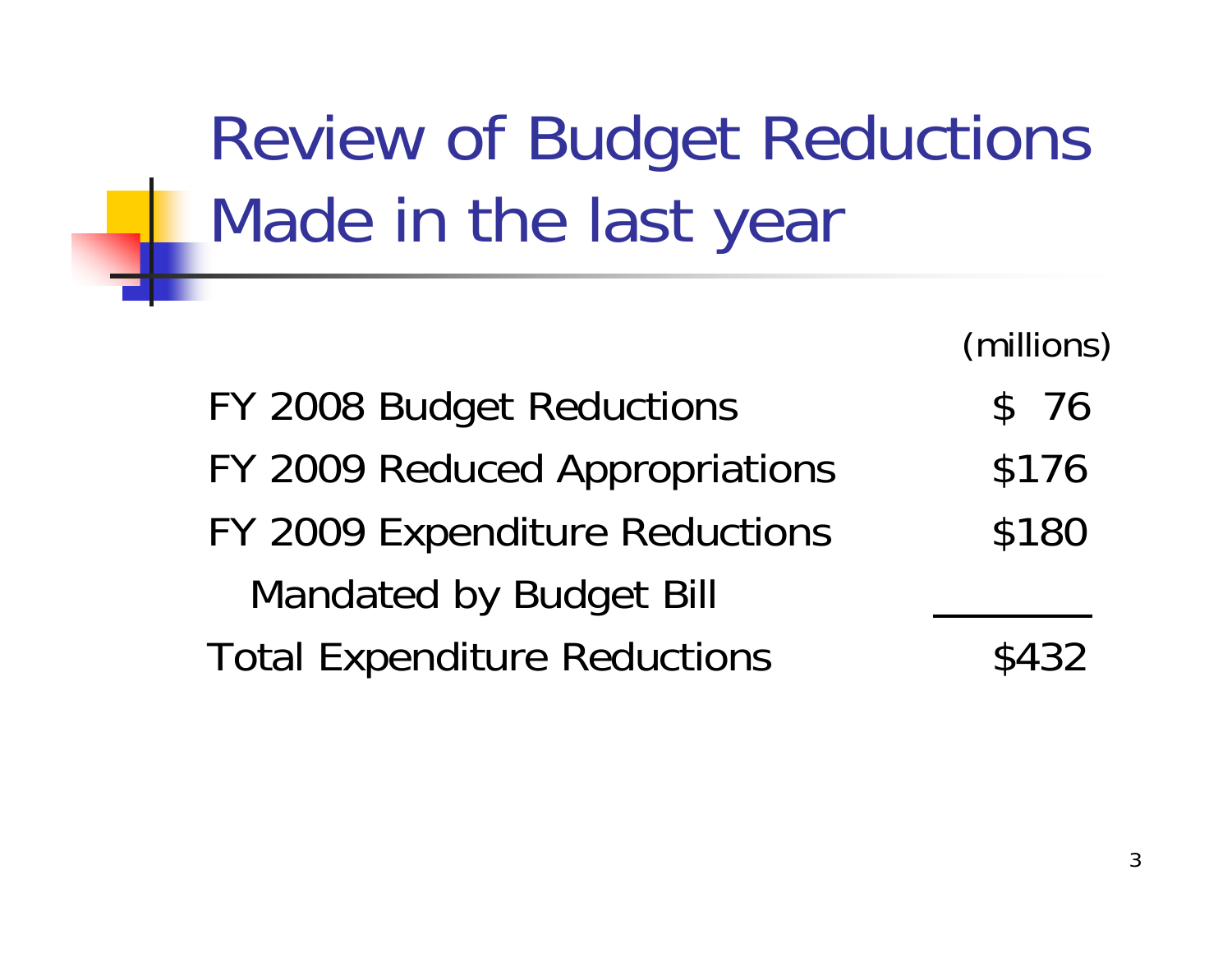Review of Budget Reductions Made in the last year

- Except for Medicaid, Corrections, & SEEK, all the other budgets were cut from FY 2008 budgets
- Human Service agencies cut by 4-7% over the last year
- **Criminal Justice agencies cut by 6%**
- **Postsecondary Education cut by 6%**
- **Most other state agencies cut by 15- 18%**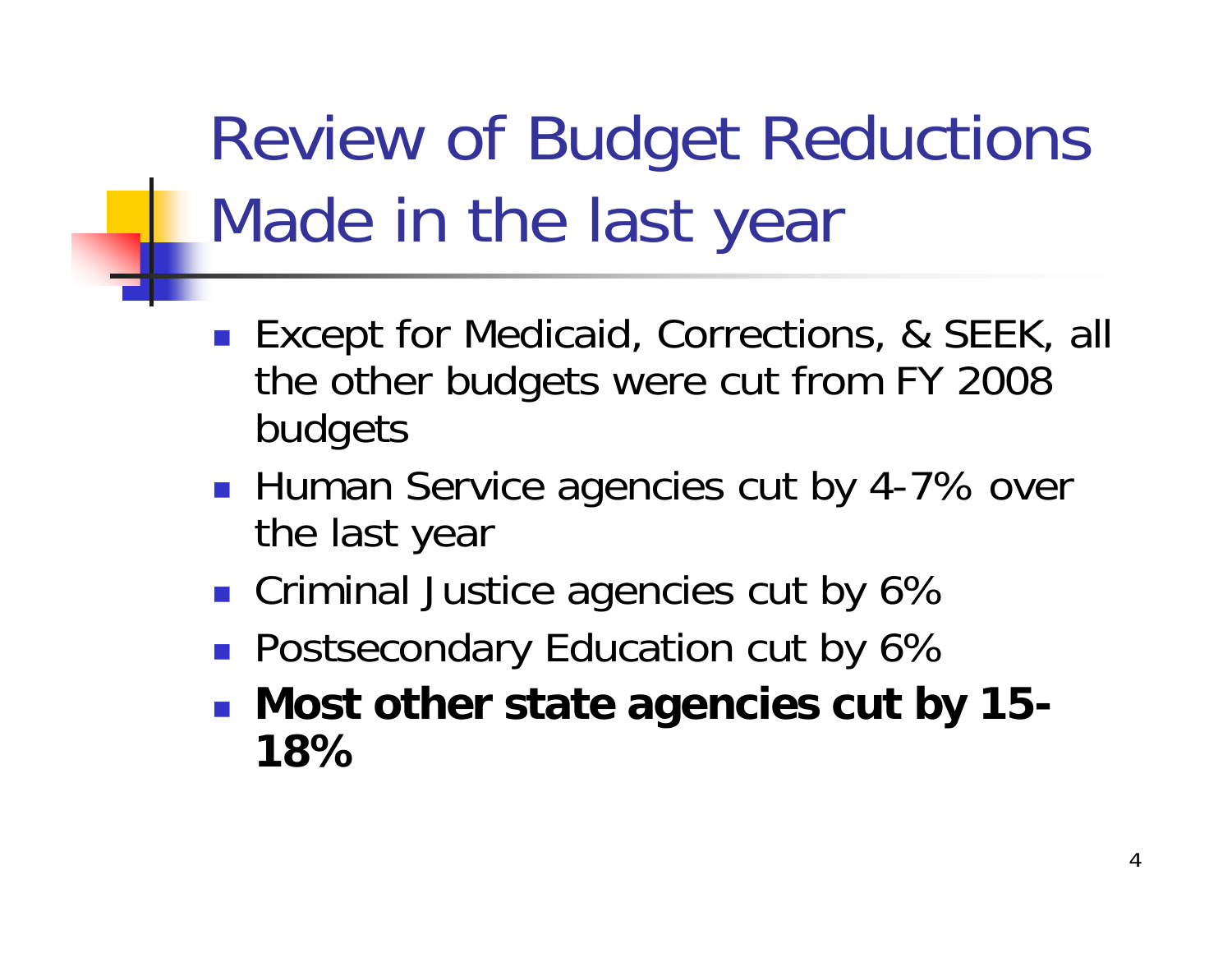## Examples of Reductions

| <b>Economic Development</b>               | 20%         |
|-------------------------------------------|-------------|
| <b>Constitutional Offices</b>             | $16 - 18\%$ |
| <b>KET</b>                                | 18%         |
| <b>Local Libraries</b>                    | 18%         |
| <b>Military Affairs</b><br>$\mathbb{R}^3$ | 14%         |
| <b>Environmental Protection</b>           | 13%         |
| • Natural Resources                       | 12%         |
| • Veterans' Affairs                       | 11%         |
| <b>Community Based Services</b>           | 6%          |
| <b>Public Health</b>                      | 6%          |
| PVA's                                     | 6%          |
| <b>County Attorneys</b>                   | 5%          |
| <b>Commonwealth Attorneys</b>             | 3.4%        |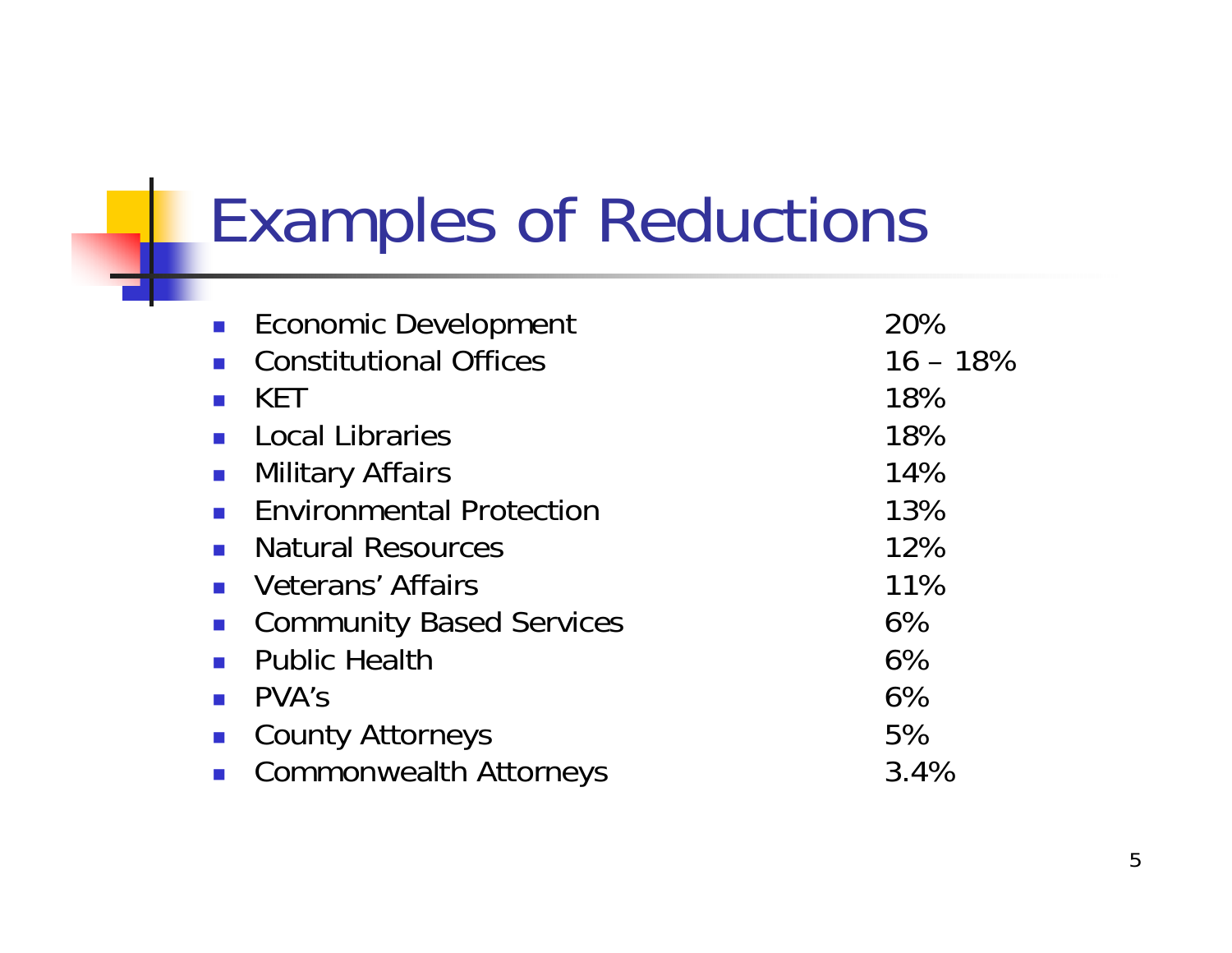Review of Budget Reductions Made in the last year

- Reduced state workforce by 2,000
	- **nd impact widespread across agencies**
- Reduced travel by 16%, despite spike in fuel costs
- **Reduced grants and contracts for services** 
	- **Diam** local governments
	- **universities**
	- П non-profit groups such as mental health care centers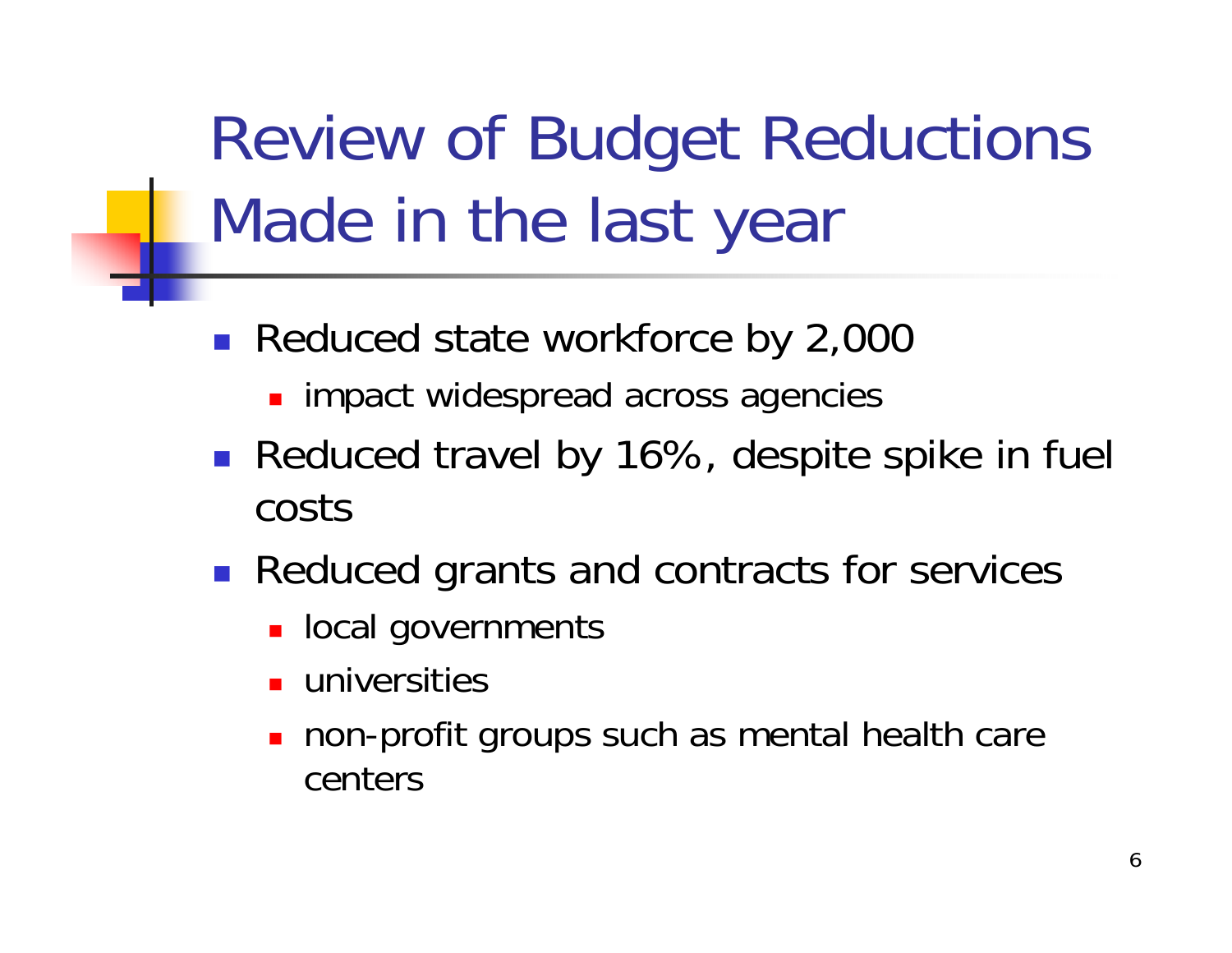#### **History of General Fund Shortfalls**

|                    | <b>Revenue</b>    | <b>Spending</b>   |                  |                  |
|--------------------|-------------------|-------------------|------------------|------------------|
|                    | <b>Shortfall</b>  | Growth            | <b>Revenue</b>   | <b>Budget</b>    |
| <b>Fiscal Year</b> | <b>Percentage</b> | <b>Percentage</b> | <b>Shortfall</b> | <b>Shortfall</b> |
| FY 1982-83         | 5.2%              | 8.8%              | \$123.0          | \$132.2          |
| FY 1983-84         | 10.8%             | 7.3%              | \$281.8          | \$294.5          |
| FY 1986-87         | 4.0%              | 9.8%              | \$120.5          | \$120.5          |
| FY 1987-88         | 5.7%              | 10.1%             | \$183.5          | \$183.5          |
| FY 1991-92         | 3.4%              | 8.4%              | \$155.1          | \$163.9          |
| FY 1992-93         | 1.5%              | $(0.2\%)$         | \$69.6           | \$69.6           |
| FY 1993-94         | 5.4%              | 2.6%              | \$264.1          | \$325.9          |
| FY 2000-01         | 2.7%              | 4.9%              | \$185.4          | \$185.4          |
| FY 2001-02         | 8.5%              | 1.8%              | \$617.6          | \$684.1          |
| FY 2003-04         | 3.6%              | 2.2%              | \$261.3          | \$302.6          |
| FY 2007-08         | 1.3%              | 7.6%              | \$117.7          | \$265.1          |
| FY 2008-09         | 5.1%              | (1.3%)            | \$456.1          |                  |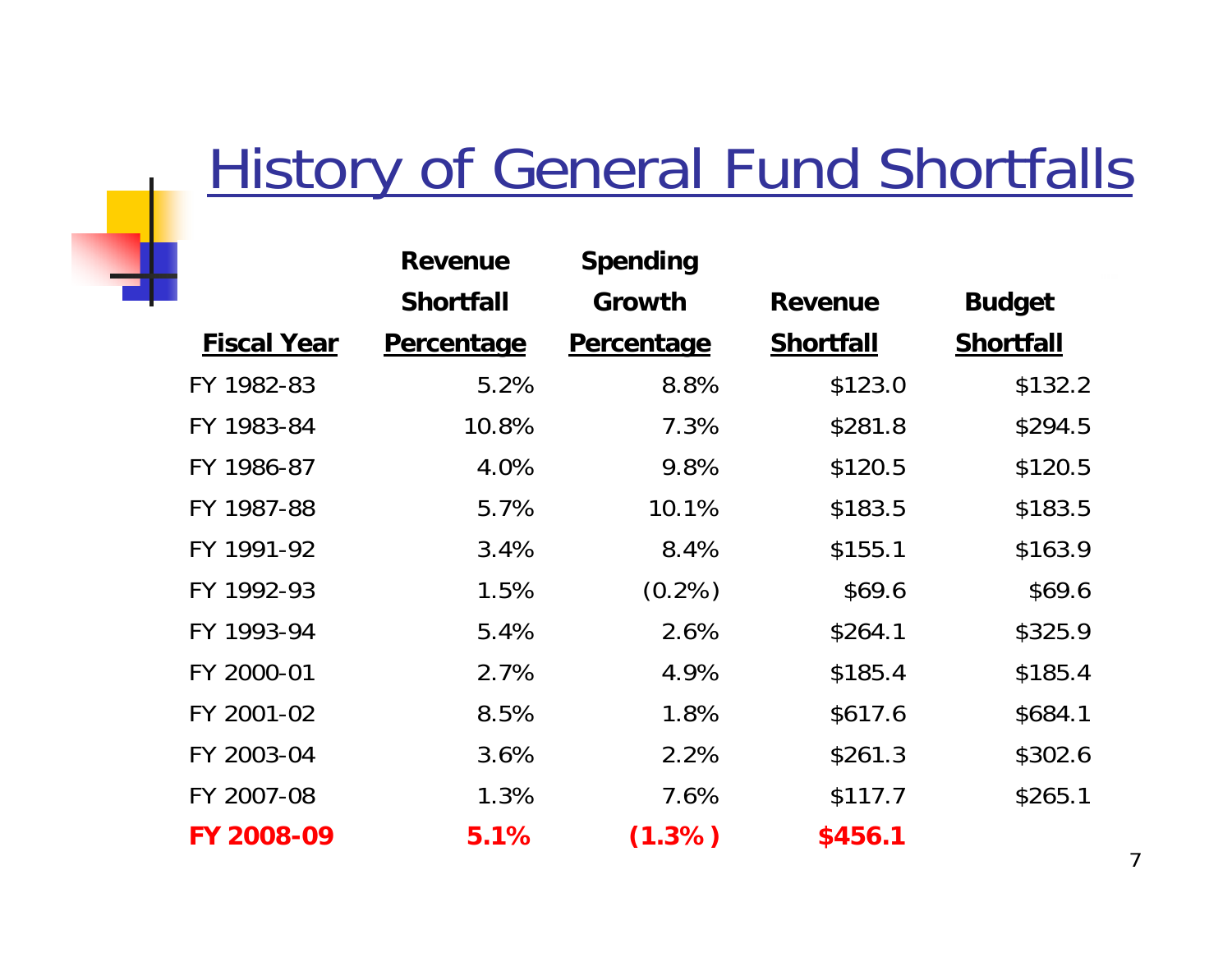## FY 2009 General Fund \$456.1 Million Less Than Budgeted

- $\overline{\phantom{a}}$  Total receipts projected to be 5.1% less than budgeted.
	- Receipts projected to be \$234 million less than collected last year.
	- FY 2002 was last time receipts fell from prior year.
- Budgeted spending requires 2.6% increase
- $\mathbb{R}^n$  Flat or Declining receipts projected:
	- Sales taxes
	- П Individual income taxes
	- **Corporate taxes**
- F Coal Severance receipts projected higher than budgeted by \$51.6 million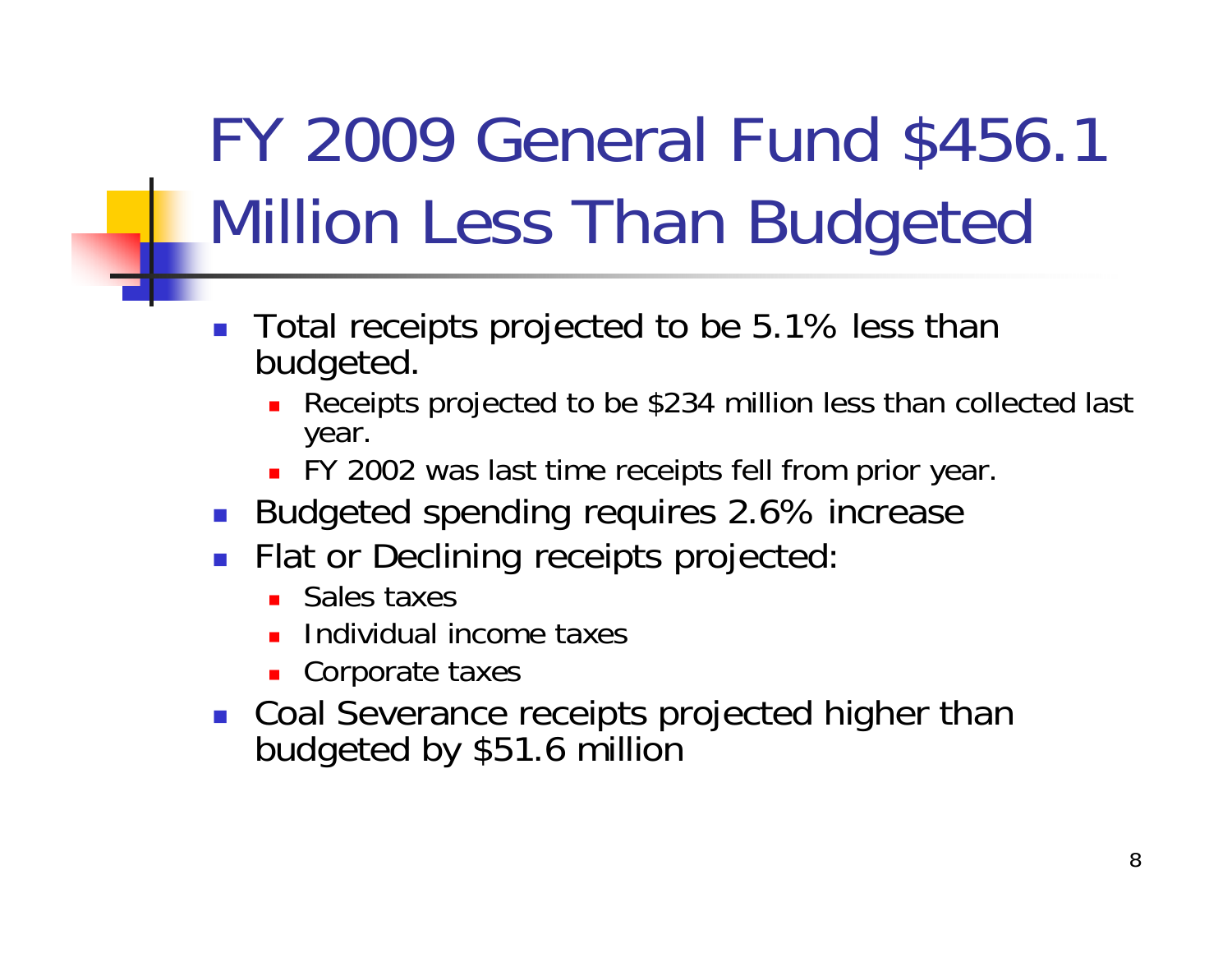| FY 2009 Budget Challenge       |            |
|--------------------------------|------------|
|                                | (millions) |
| <b>Revenue Shortfall</b>       | \$456      |
| <b>Severance Tax Dedicated</b> |            |
| Revenue Adjustment*            | 19         |
| <b>Total Shortfall</b>         |            |

 $\blacksquare$ 

\*Severance Tax Distributions-first half of year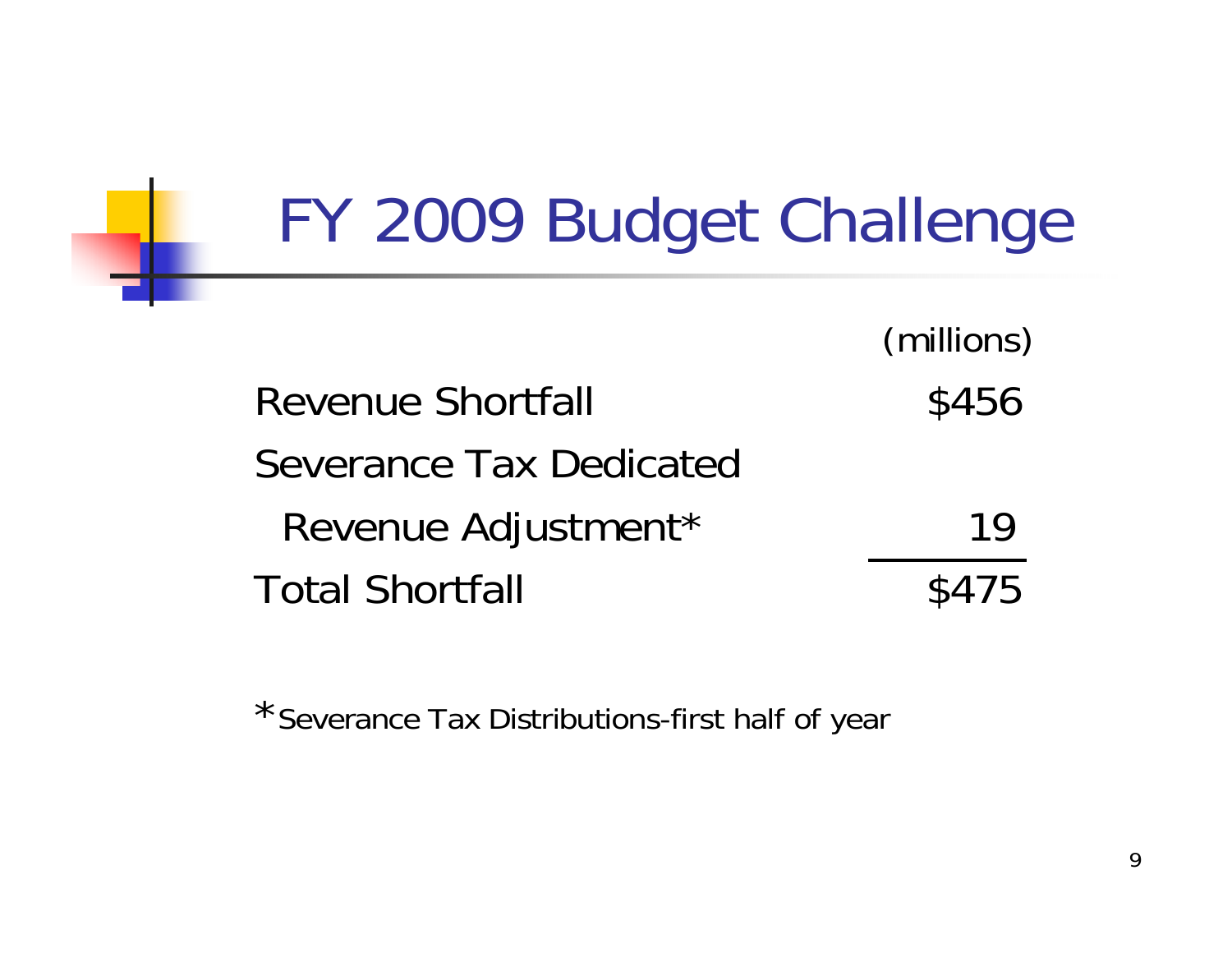Identify Resources to Mitigate Budget Cuts

- $\mathbb{R}^n$  No surplus available from FY 2008
	- **S11.3 million deposited to Budget Reserve Trust** Fund
	- **S11.3 million spent on necessary government** expenses authorized in Appropriations Act.
- **Fund transfer opportunities**
- $\mathbb{R}^2$ Budget Reserve Trust Fund
- **Debt service lapses**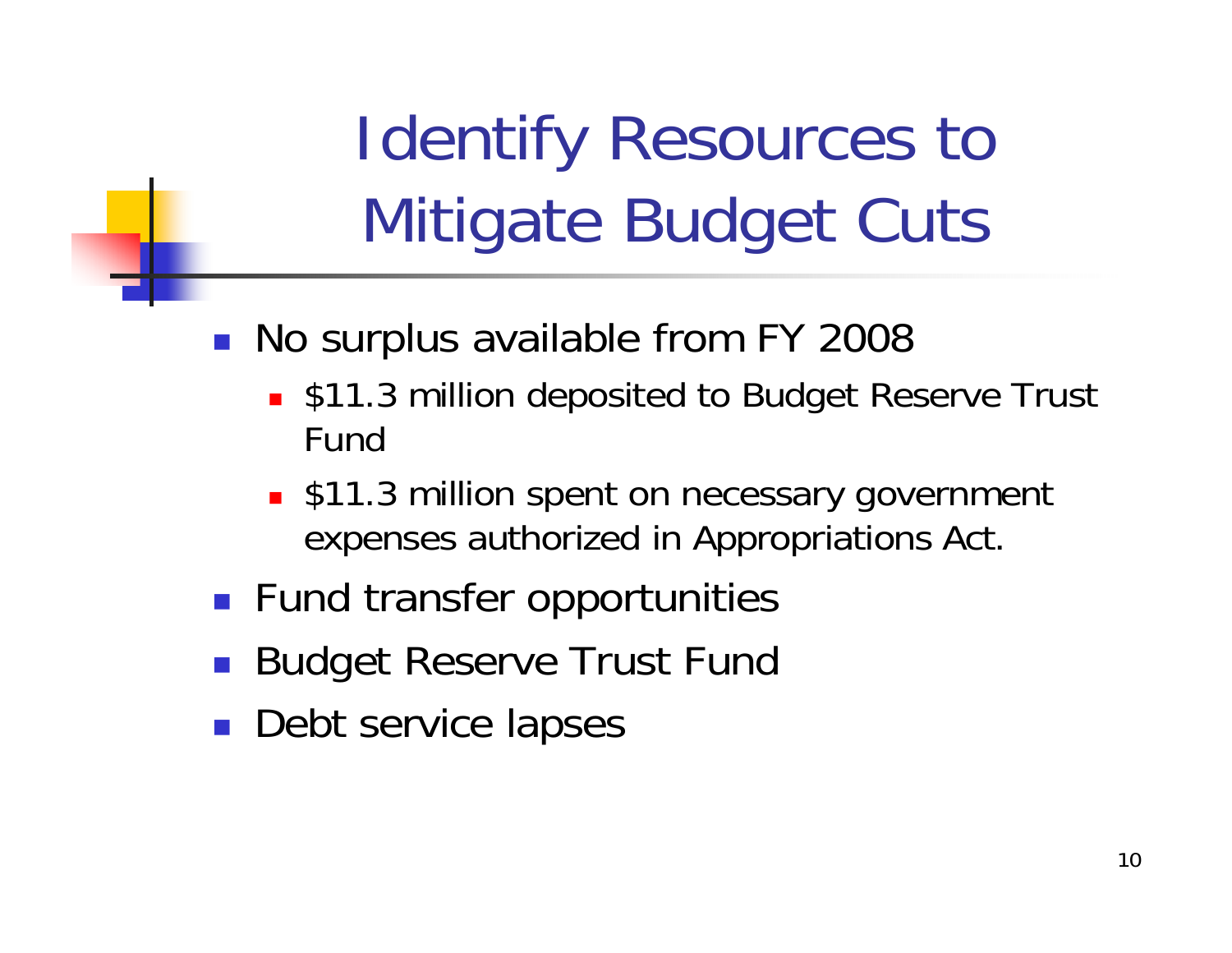## Budget Reserve Trust Fund

(millions) FY 08 Ending Balance  $\qquad$  \$ 214.8 Half of FY 08 Surplus  $\qquad \qquad$  \$ 11.3 Current Balance\$ 226.1

FY 10 Appropriations \$ (191.1) Unobligated Balance  $\qquad \qquad$  \$ 35.0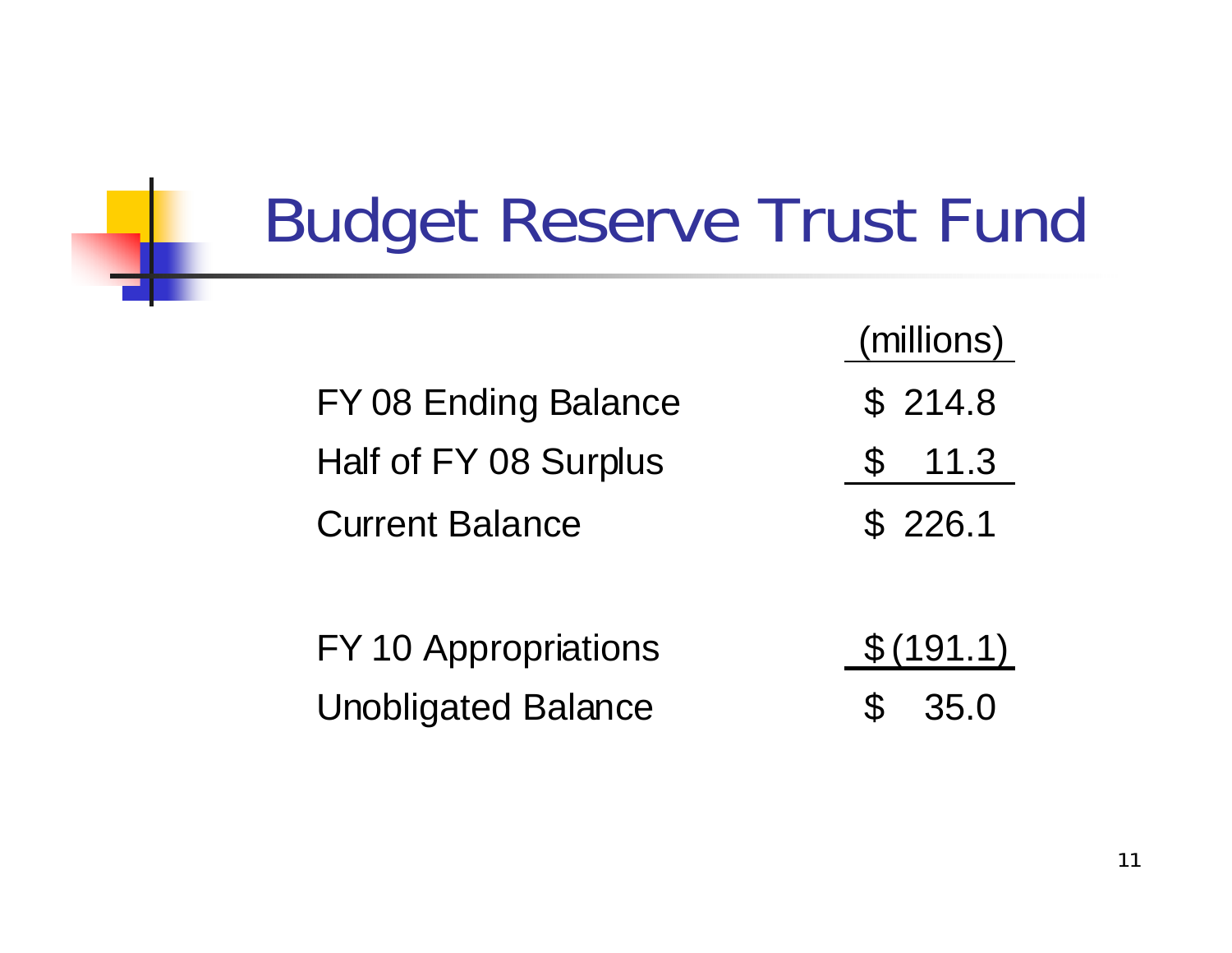## Difficult Choices Required

- $\mathbb{R}^n$ **• Most state agencies cut significantly** over the last year
- $\mathbb{R}^3$ **Half the fiscal year is already over**
- $\mathbb{R}^3$ **• Many financial commitments already** completed
- $\mathbb{R}^3$ ■ Ability to hold priority areas harmless from cuts difficult
- $\mathbb{R}^3$ ■ Expect FY 2010 to be more challenging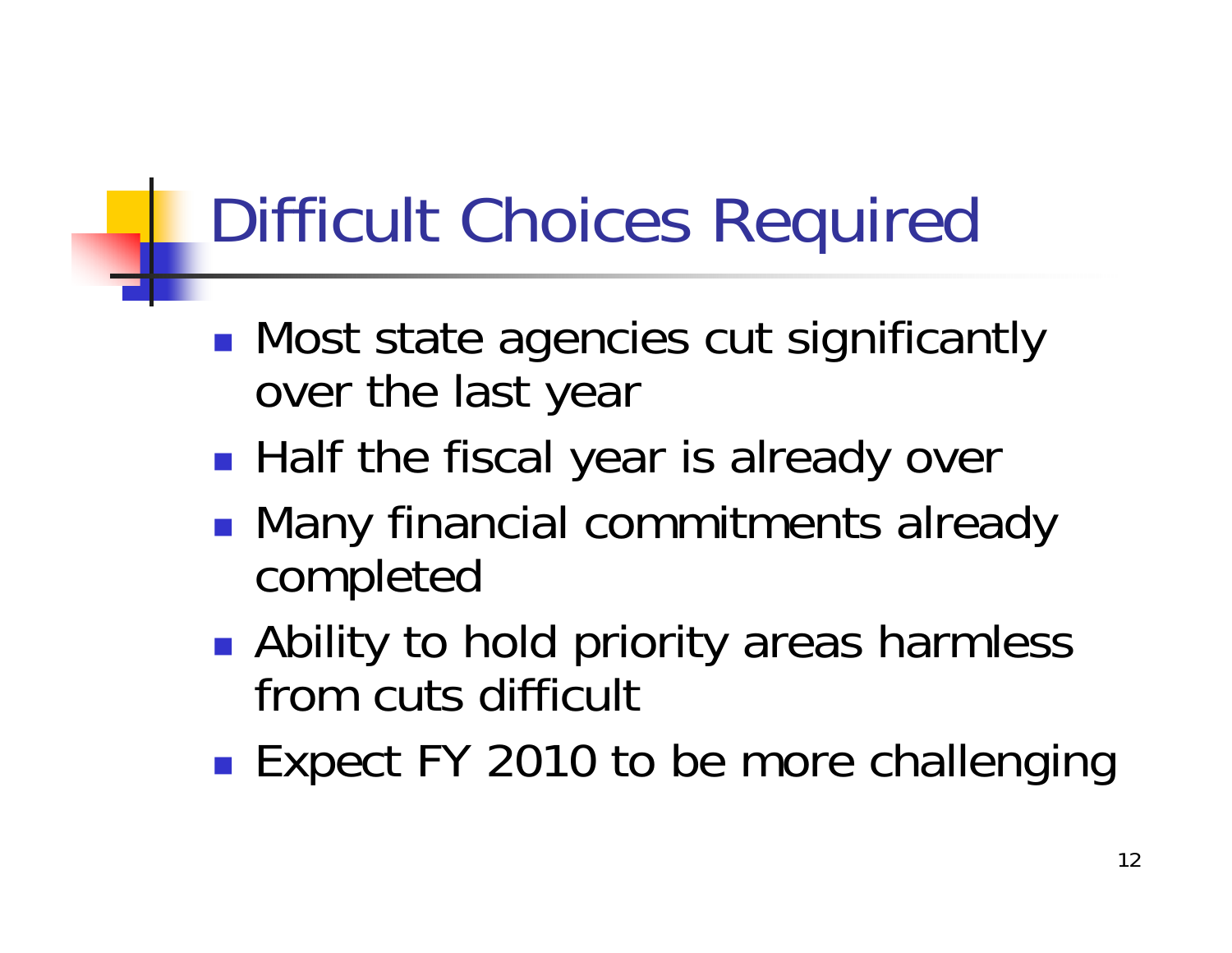## Principles for Addressing the Problem

- $\mathbb{R}^3$ **Focus on reducing spending**
- $\mathbb{R}^3$ **• Minimize impact as much as possible on** human services and education
- $\mathbb{R}^3$ ■ Consider the cumulative impact to programs of reductions already made
- $\mathbb{R}^3$ **Balance need for recurring solutions** with current year impacts of cuts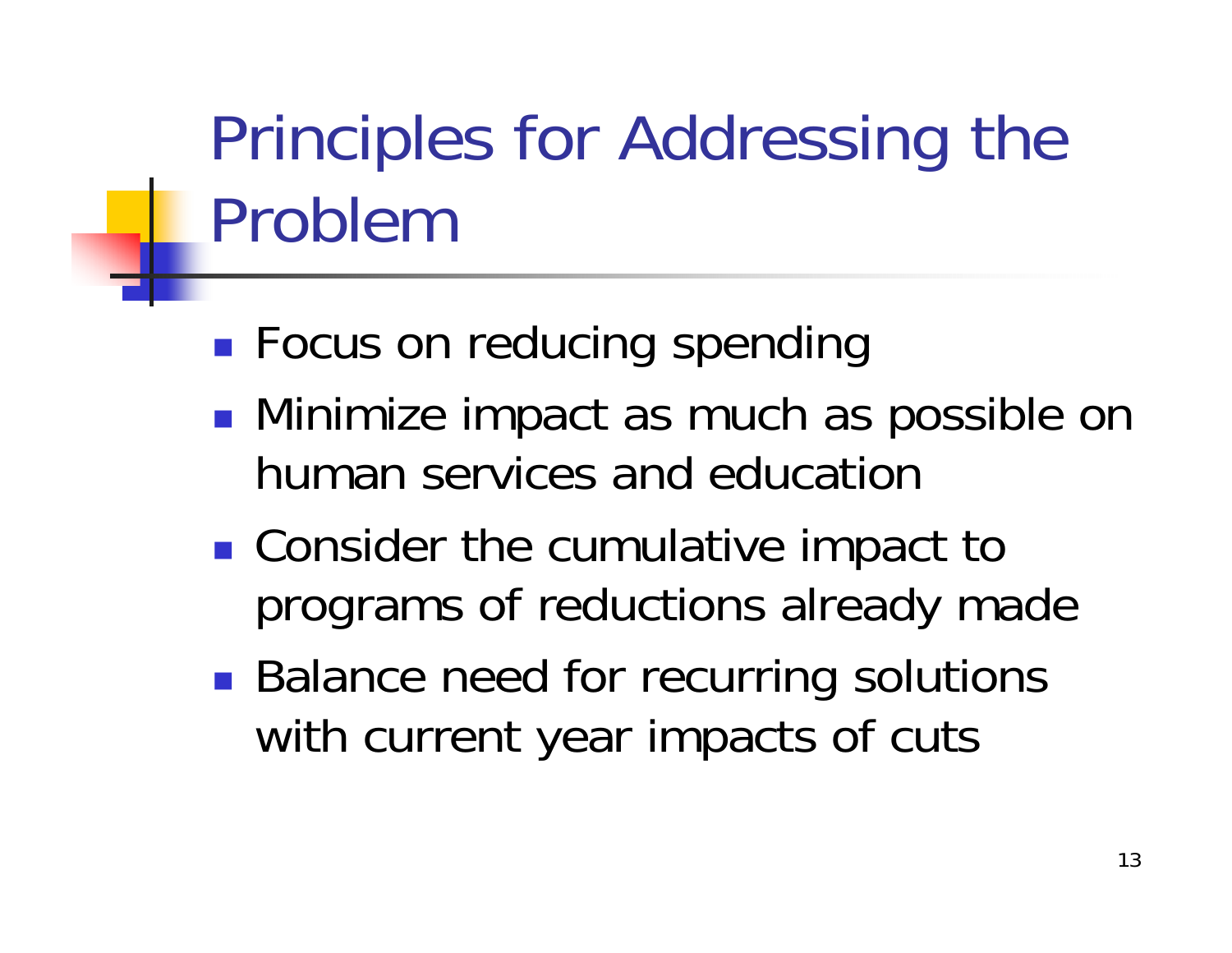## Difficult Areas to Reduce

- Medicaid has a budgeted shortfall and increasing demands
- Corrections bed-related expenses enacted budget counts on population reductions
- Student financial aid payments and commitments already made
- **Teachers' Retirement employer contributions**
- **Health Insurance for School Districts**
- **Portions of SEEK for KTRS contributions and** Equalized Facilities
- **Debt service payments**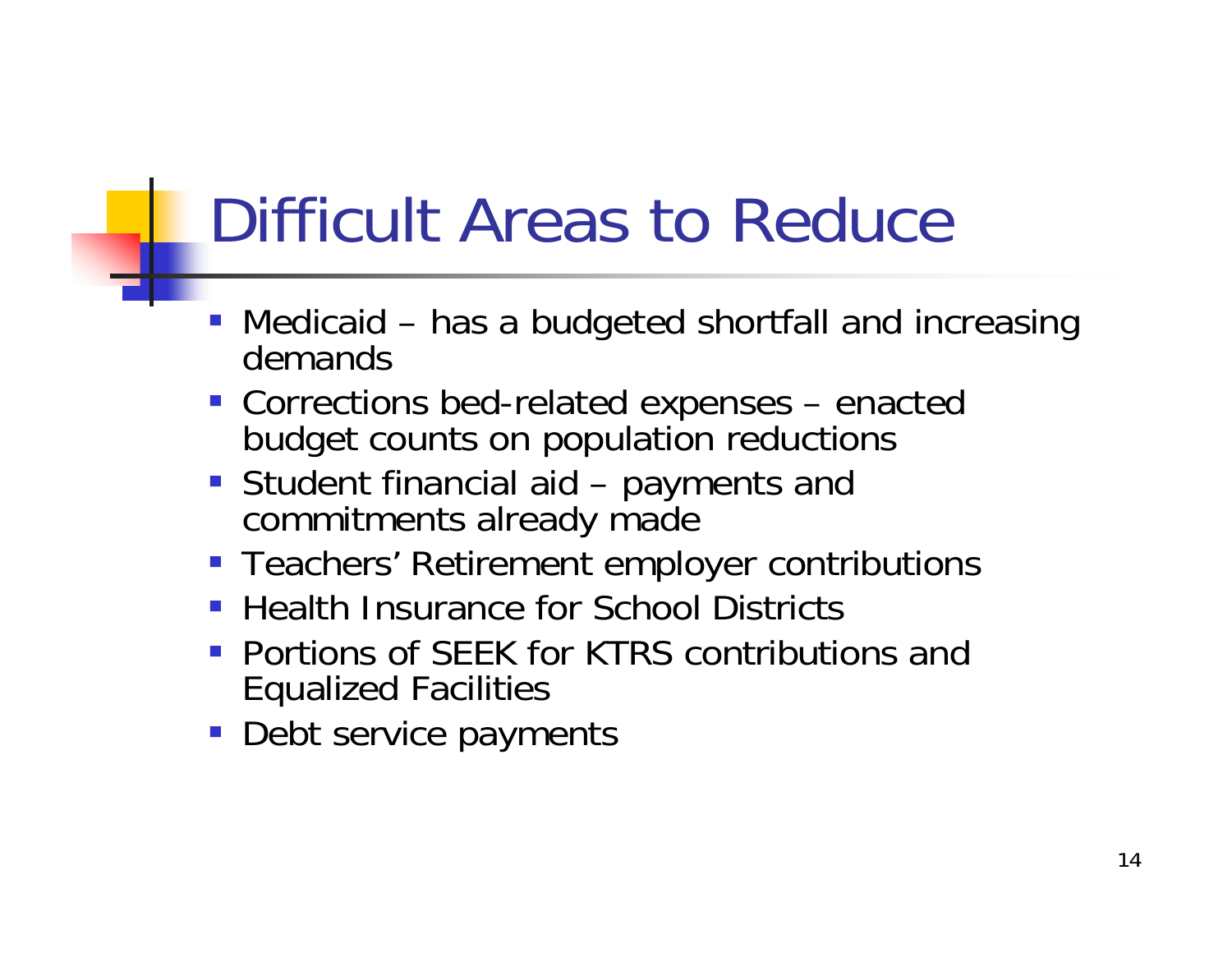## Balancing Scenarios

#### **IF:**

- **Exempt Medicaid, Corrections, Debt Service, KTRS,** Severance Tax, Student Financial Aid
- Apply available BRTF of \$35 million
- **I** Identify \$125 \$150 million in one-time resources

#### **THEN:**

- Required cuts to the rest of govt. are **6%**
- If SEEK is exempted, cuts are **11%**
- If SEEK and Postsecondary are exempted, cuts are **17%**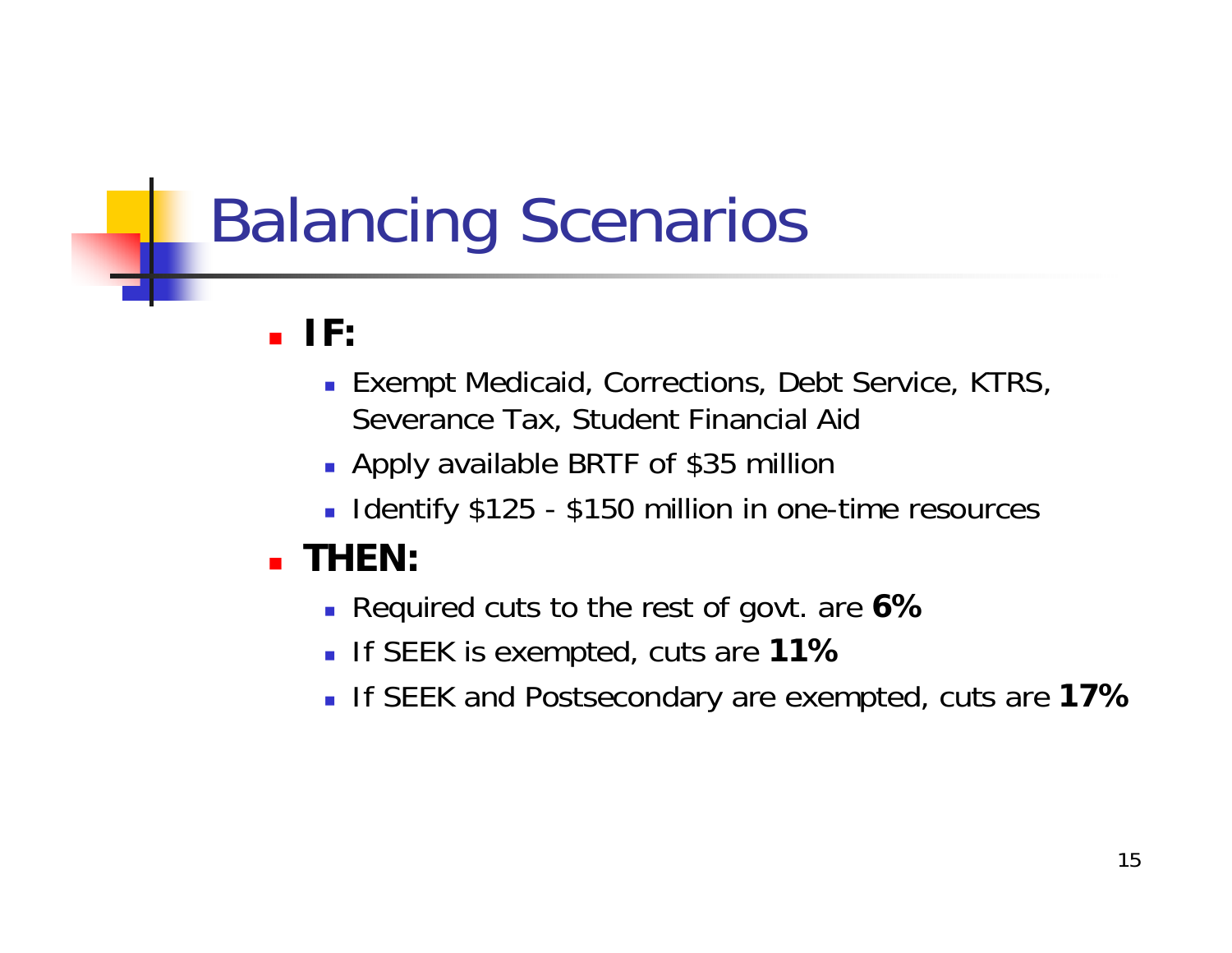## Governor Beshear's Plan to Balance

- П Reduce state agency budgets while preserving priorities
- $\mathcal{L}_{\text{max}}$ Identify lapses and fund transfers to mitigate cuts
- **Furlough state workers for 3 days to avoid** significant layoffs
- Raise the Cigarette Tax by \$.70 to \$1.00 per Pack effective April 1, 2009 and raise taxes on other tobacco products
- **Use appropriated funds in the Budget Reserve Trust** Fund and replace it next year with increased tobacco tax revenues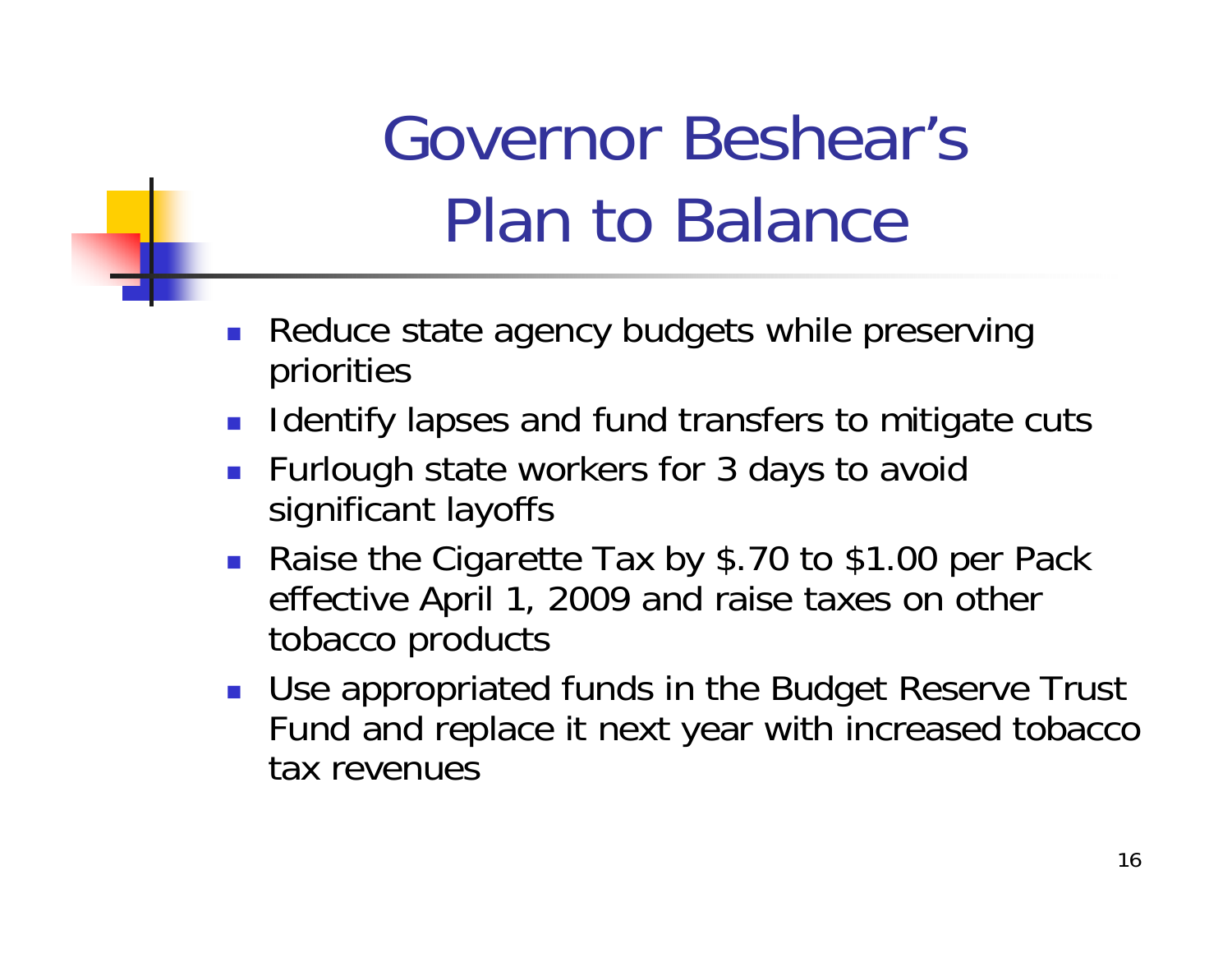Governor Beshear's Plan to Balance

|                                   | (millions) |
|-----------------------------------|------------|
| <b>Spending Cuts</b>              | \$147      |
| <b>Fund Transfers</b>             | 60         |
| Furlough State Workers for 3 days | 8          |
| <b>Tobacco Tax Increases</b>      | 81         |
| Use of Rainy Day Funds            | 179        |
| <b>TOTAL</b>                      | 75         |

\$225 million of the plan results from increase in tobacco taxes (\$81 million FY 2009 revenues plus \$144 million in FY 2010)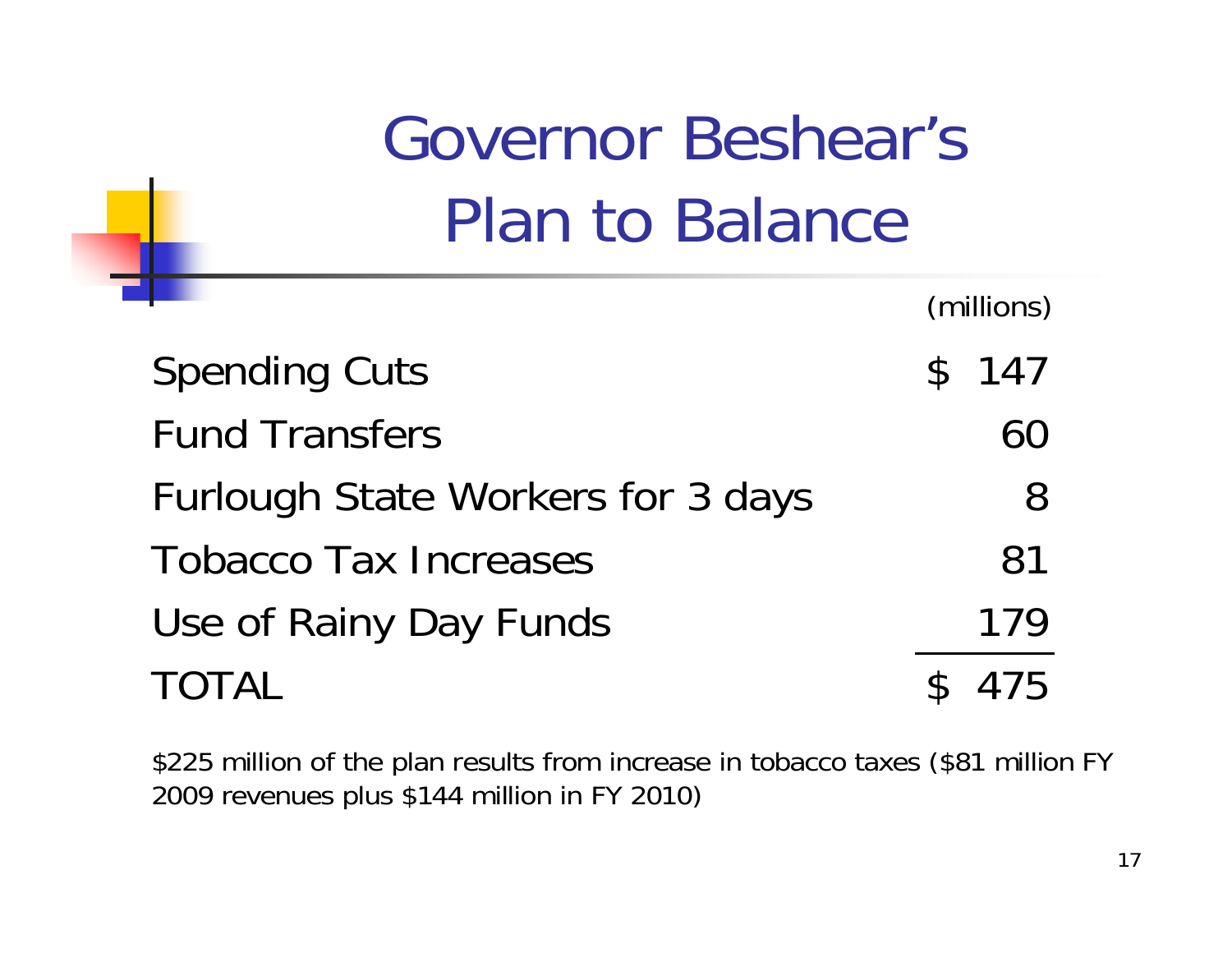### Governor Beshear's Priorities

| <b>Education</b>                                                  | <b>Reductions</b> |
|-------------------------------------------------------------------|-------------------|
| K-12 SEEK Funding $(87%)$                                         | No cuts           |
| All Other K-12 (13%)                                              | 2.0%              |
| <b>Teachers' Retirement System</b>                                | No cuts           |
| <b>Student Financial Aid</b>                                      | No cuts           |
| <b>Postsecondary Education Institutions</b>                       | 2.0%              |
| <b>Healthcare</b>                                                 |                   |
| Medicaid Benefits*                                                | No cuts           |
| Mental Health/Mental Retardation                                  | No cuts           |
| <b>Health Insurance for School Districts</b>                      | No cuts           |
| <b>Public Safety</b>                                              |                   |
| Corrections (bed related expenses)                                | No cuts           |
| Juvenile Justice (portions related to facilities run by the Dept. | No cuts           |
| and school based programs)                                        |                   |
| State Police (preserve 60 trooper cadet class)                    | 2.0%              |
| <b>All Other Areas of State Government</b>                        | 4.0%              |
| *Does not include current year deficit.                           |                   |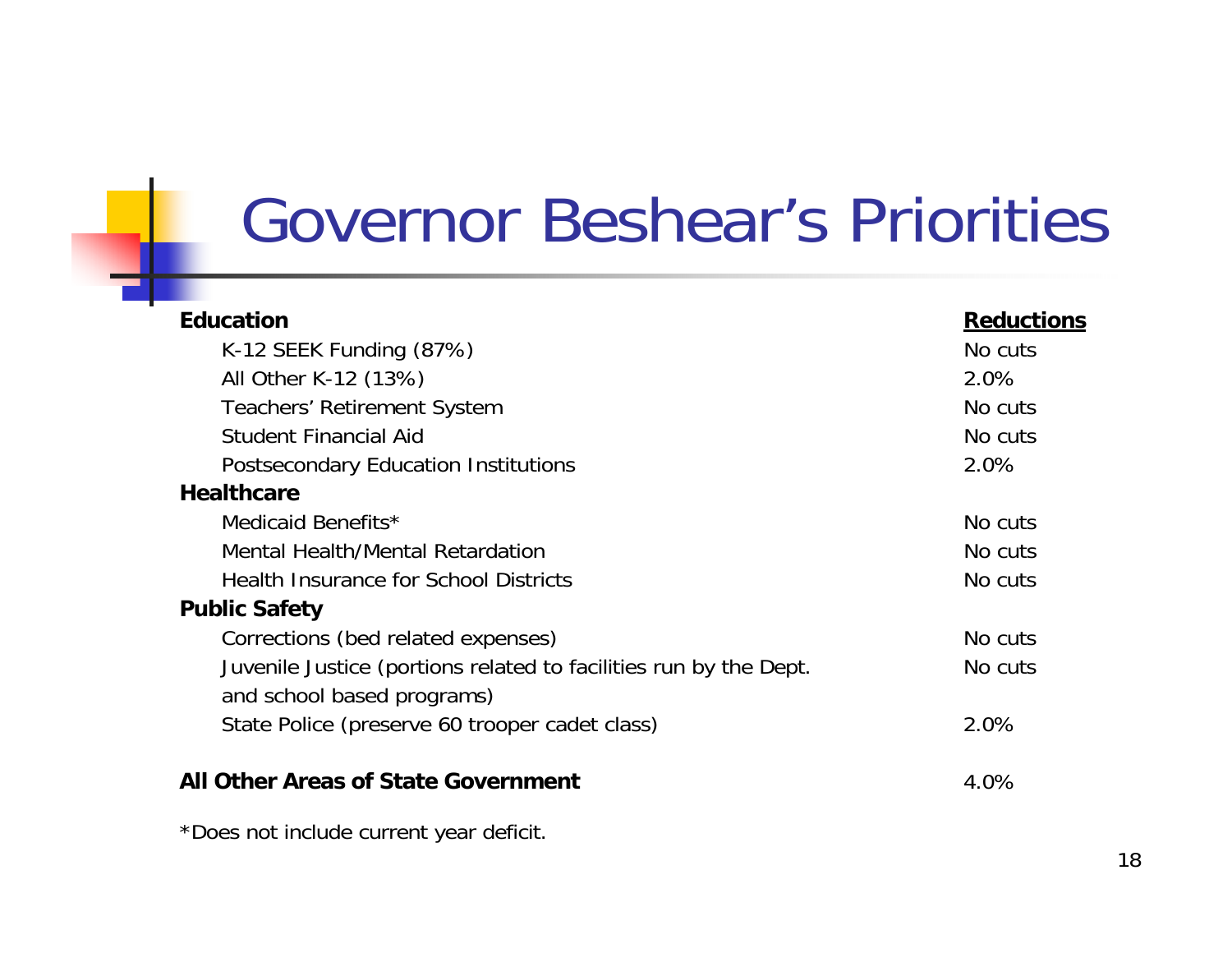### Effect of Priorities

67% of the budget No reductions 17% of the budget 2% reductions 16% of the budget 4% reductions

Excludes debt service reductions.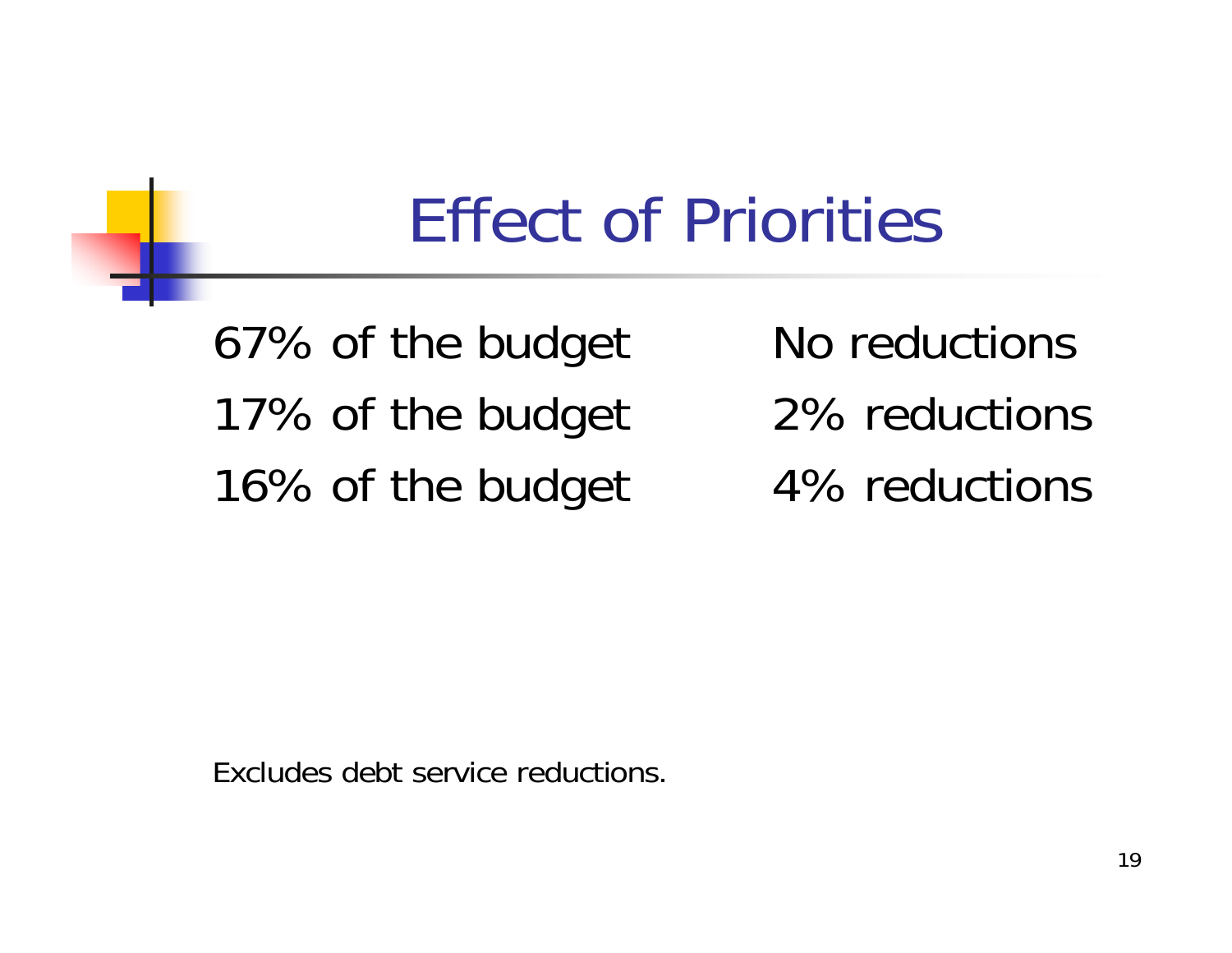## Tobacco Tax Proposal

- $\mathbb{R}^3$ ■ Raise cigarette tax 70¢ to \$1.00 per pack
- **Double the tax rate on other tobacco** products:
	- Snuff from 9.5¢ to 19¢ per unit
	- Other tobacco products from 7.5% to 15%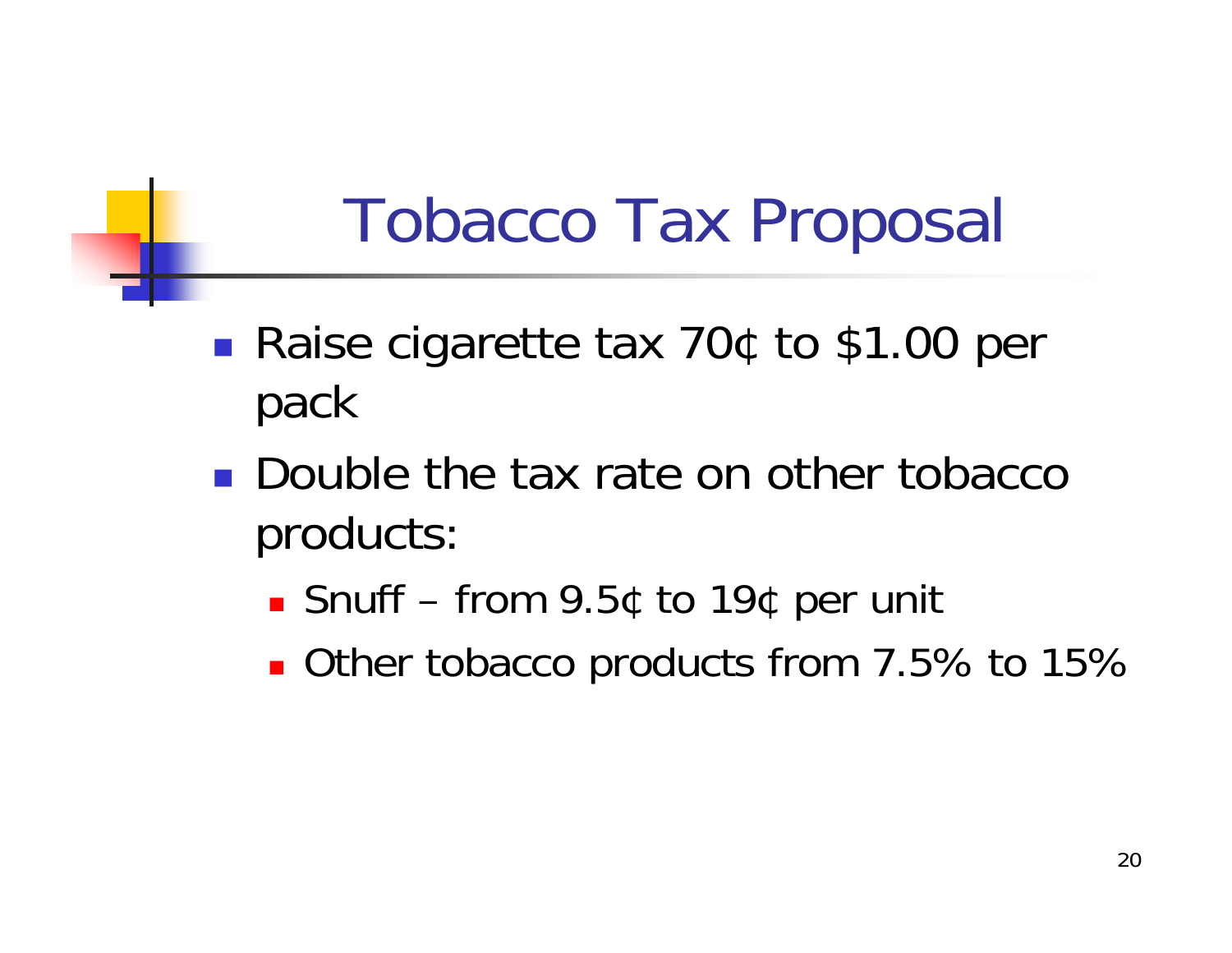## Tobacco Tax Proposal

#### FY 2009 Revenue Estimate

|                                                | (millions) |      |
|------------------------------------------------|------------|------|
| Increase in cigarette tax rate*                | \$34.5     |      |
| Extra collections due to hoarding-old tax rate |            | 9.3  |
| Floor stock tax                                |            | 34.7 |
| Other tobacco products and snuff               |            | 3.0  |
| <b>Total FY 2009 Revenue Estimate</b>          | \$81.5     |      |

\*assumes April 1, 2009 effective date which requires passage by February 15, 2009 to implement.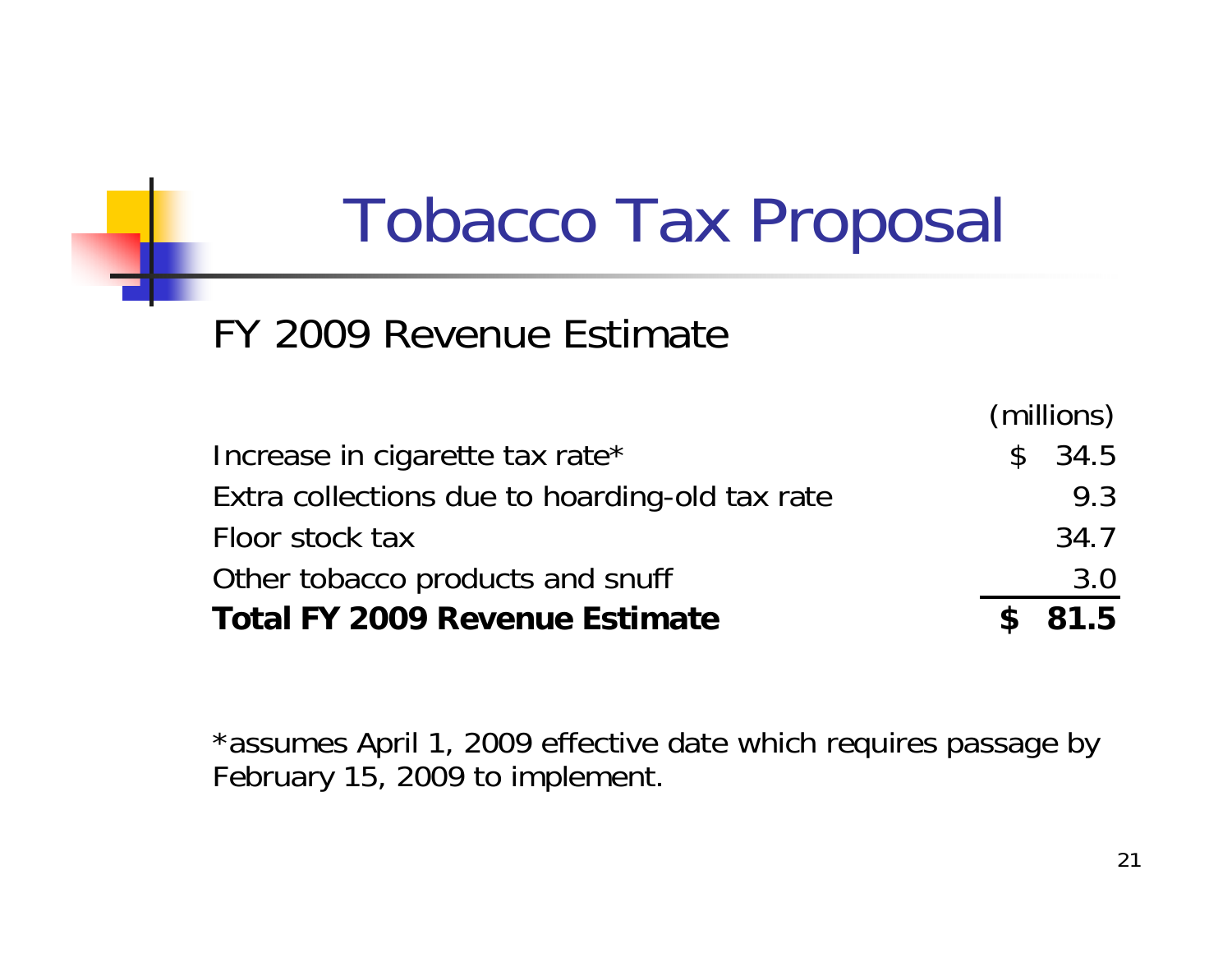## Tobacco Tax and Rainy Day Fund

**Annualized Revenue Increase-FY 2010:**

|                                                   | (millions) |
|---------------------------------------------------|------------|
| --from cigarette tax proposal                     | \$ 136     |
| -- from other tobacco products and snuff proposal |            |
| Total annualized revenue increase                 | \$144      |

- $\mathcal{L}_{\mathcal{A}}$  The enacted budget appropriates \$191 million in FY 2010 from the Rainy Day Fund to spend.
- The Governor's proposal would shift \$144 million of the Rainy Day Fund from FY 2010 to FY 2009 and replace it in FY 2010 with the increased tobacco tax revenues.
- **\$144m + \$35m = \$179 million use of Rainy Day Fund**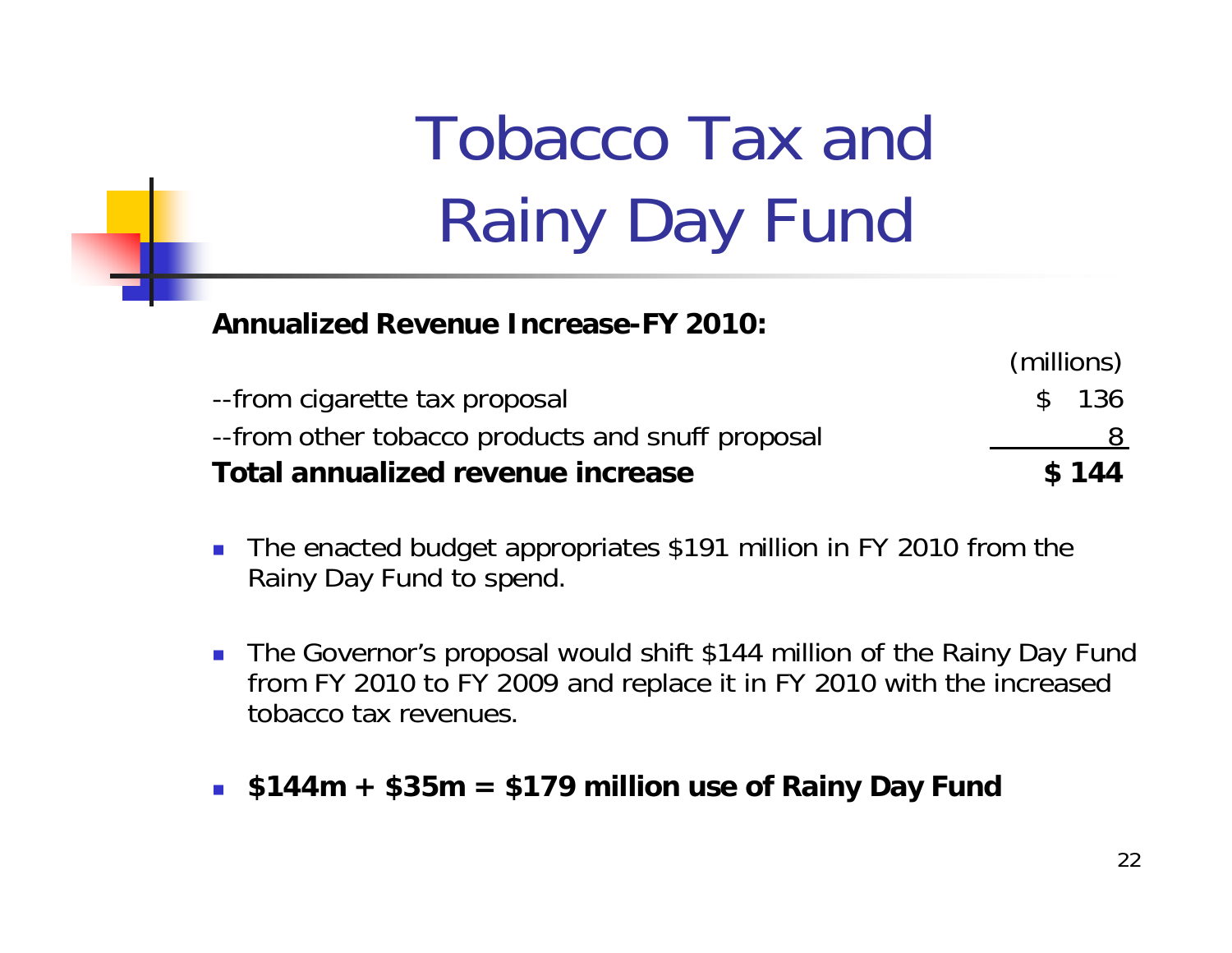## 3-Day Furlough Proposal

- $\overline{\phantom{a}}$  3-day furlough proposal for executive branch employees
- $\mathcal{L}_{\mathrm{max}}$ \$8 million General Fund savings
- F Approval of plans by the Secretary of Personnel
- $\overline{\phantom{a}}$  Emphasis on managing furloughs with least impact on services
- $\overline{\phantom{a}}$  Any additional days must be necessary to balance an agency's budget and approved by the State Budget **Director**
- $\left\| \cdot \right\|$ Flexibility to exempt essential, 24/7 personnel
- $\overline{\phantom{a}}$ Authorization by the General Assembly is required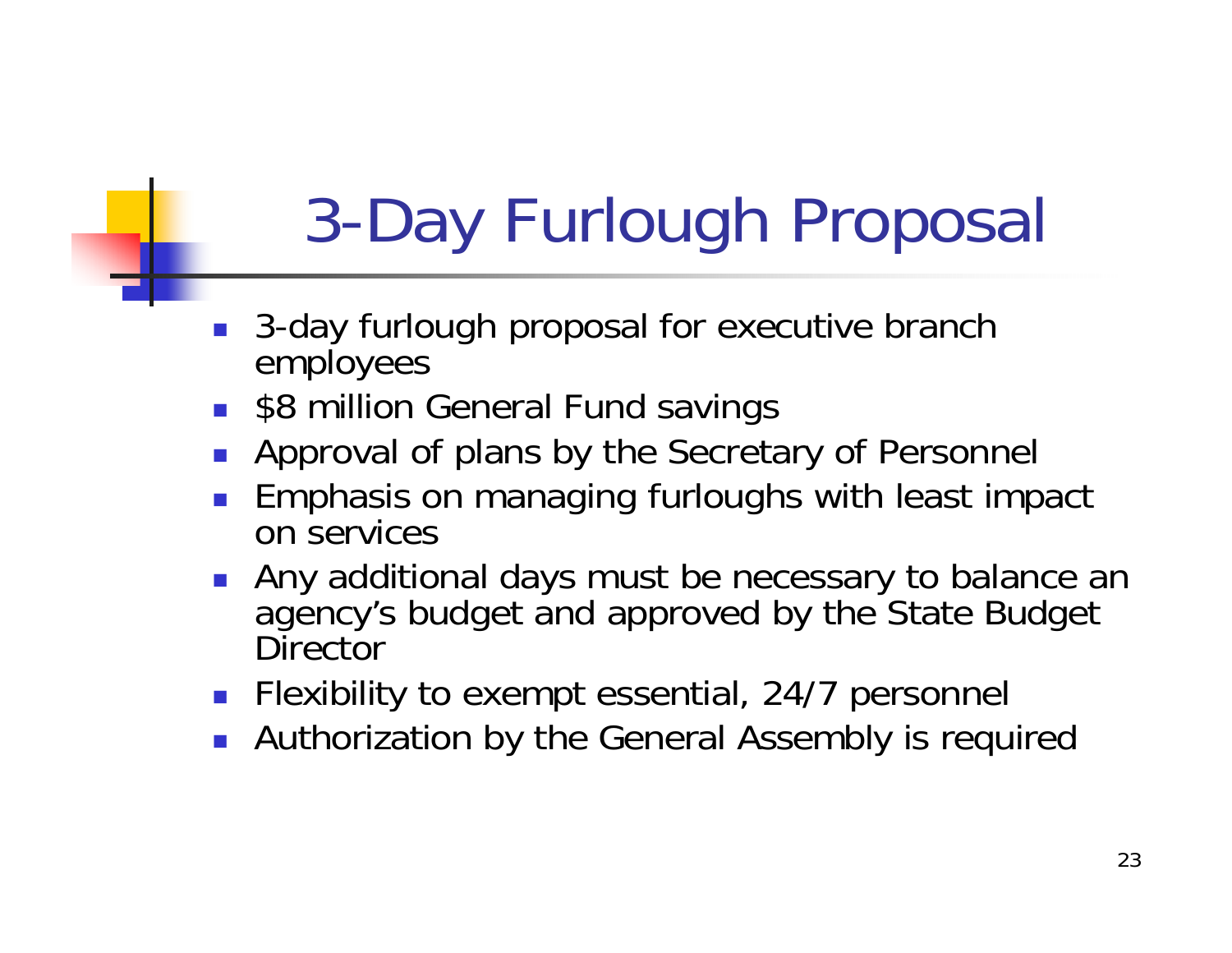## Fund Transfers

|                                                            |              | (millions) |
|------------------------------------------------------------|--------------|------------|
| Surplus Public Employee Health Insurance funds             | $\mathbb{S}$ | 50.0       |
| Unexpended Debt Service from FY 2008-Tobacco-              |              |            |
| Settlement Phase I Funds                                   |              | 1.8        |
| Unbudgeted Interest Income-Rural Development Trust Fund    |              | 0.6        |
| Multi-County Fund in excess of enacted amounts             |              | 5.0        |
| Finance and Administration – excess Restricted funds       |              | 0.6        |
| Capital Construction & Equip. Purchase Contingency Account |              | 2.0        |
| <b>Total Proposed Fund Transfers</b>                       |              | 60.0       |

Note: FY 2009 enacted fund transfers = \$302 million.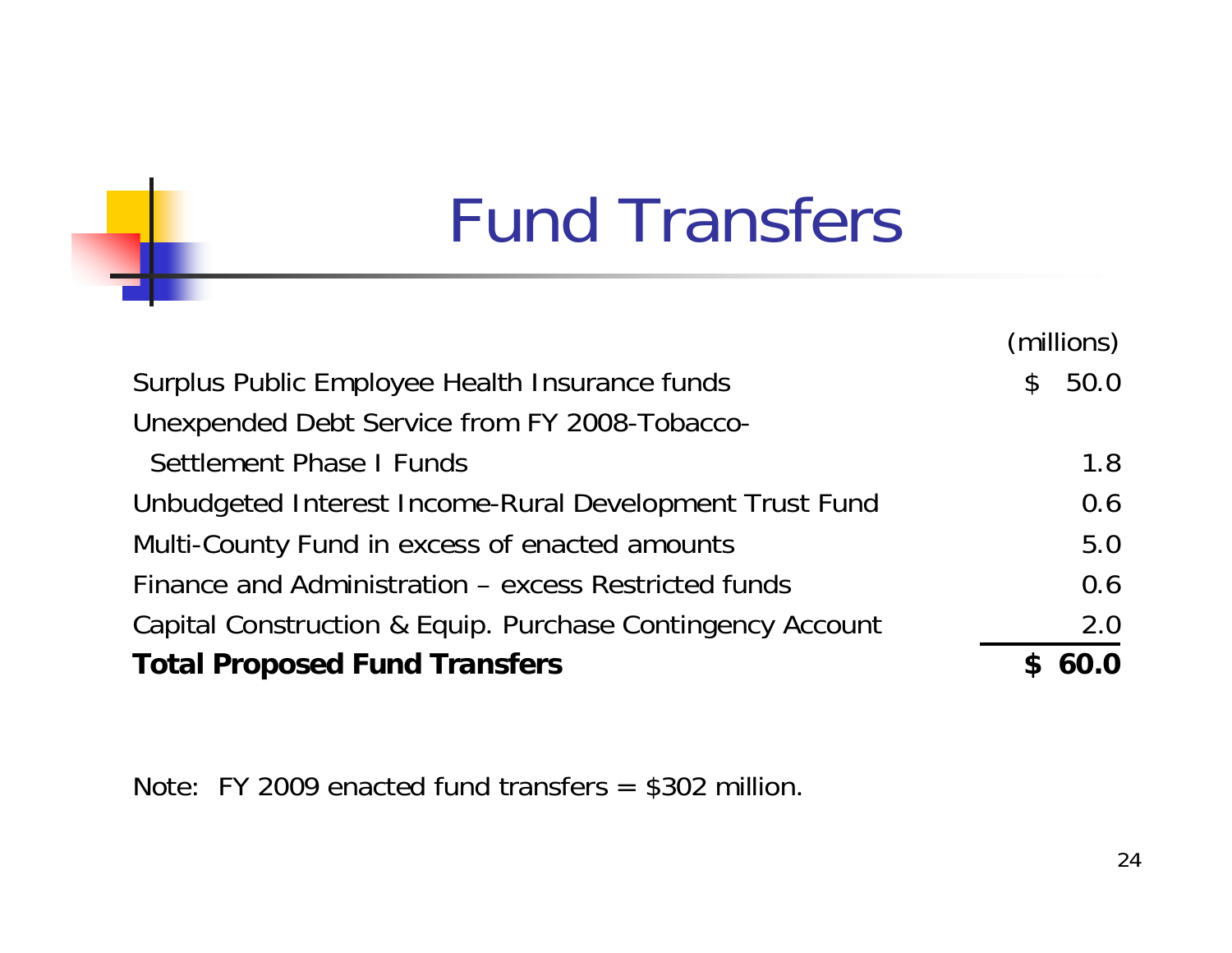## Severance Tax Proposal

|              | <b>Budgeted</b> | Actual        | <b>Difference</b> |
|--------------|-----------------|---------------|-------------------|
|              | $1st$ 2 Qtrs.   | $1st$ 2 Otrs. | $1st$ 2 Qtrs.     |
| <b>LGEDF</b> | \$26.6          | \$34.9        | \$8.3             |
| <b>LGEAF</b> | \$26.9          | \$37.8        | \$10.9            |
| <b>TOTAL</b> | \$53.5          | \$72.7        | \$19.2            |

Distributions to counties/cities exceeded budget estimates by \$19.2m.

|              | <b>Budgeted</b> | <b>Estimated</b> | <b>Difference</b> |
|--------------|-----------------|------------------|-------------------|
|              | $2nd$ 2 Qtrs.   | $2nd$ 2 Otrs.    | $2nd$ 2 Qtrs.     |
| <b>LGEDF</b> | \$24.8          | \$34.8           | \$10.0            |
| LGEAF        | \$28.2          | \$36.0           | \$7.8             |
| <b>TOTAL</b> | \$53.0          | \$70.8           | \$17.8            |

Proposal is to limit last 2 quarters' distributions to budgeted level.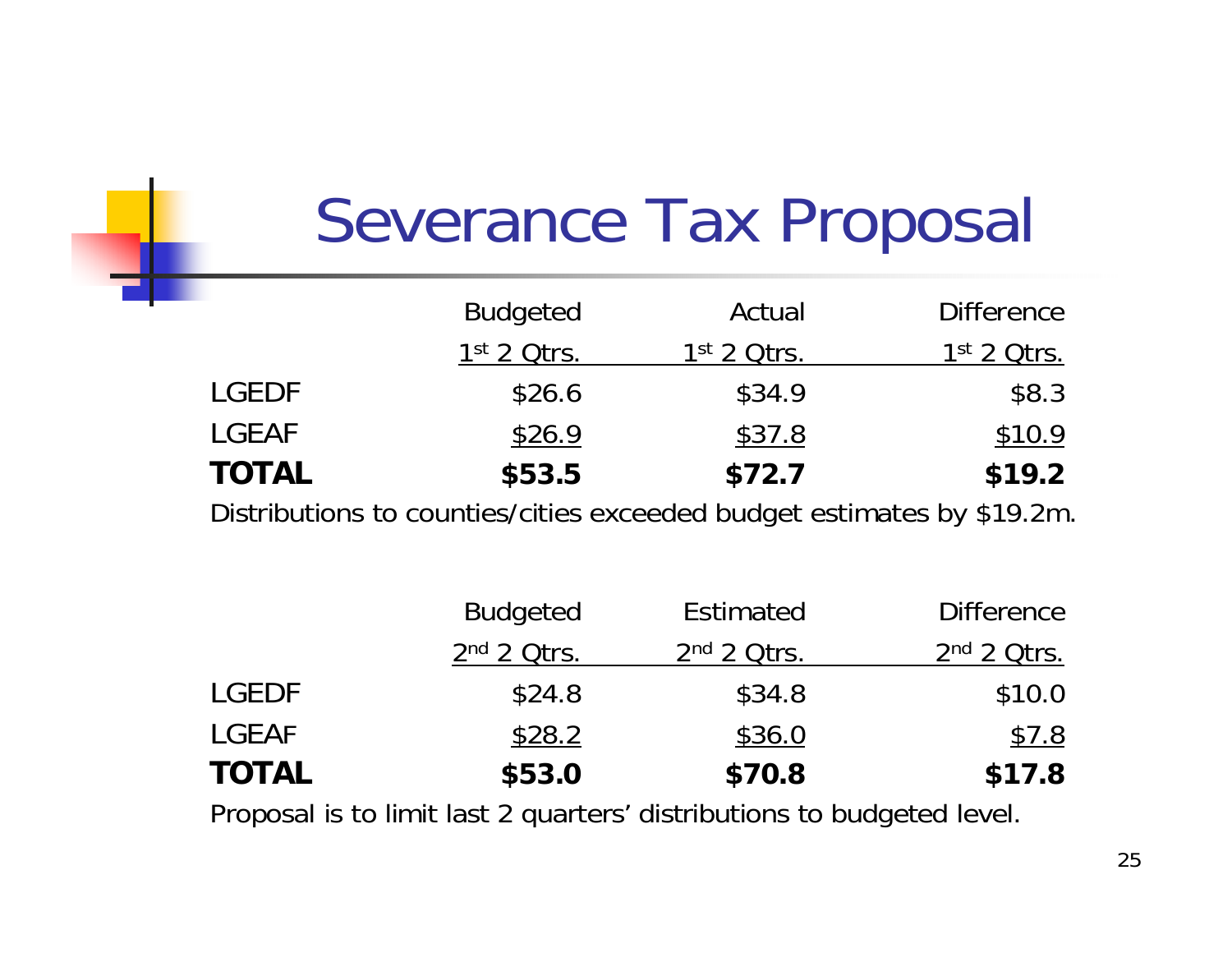## Practical Realities for FY 2009

- $\overline{\phantom{a}}$  4% reductions equate to 8% annual cuts with half the year gone
- $\overline{\phantom{a}}$  Programmatic impacts to be addressed by agency heads
- $\mathcal{L}^{\text{max}}$  Timing of implementation – contract amendment notice
- **Spending patterns are not always linear**
- F Mid-year reductions also represent the ability to obtain reductions
- $\overline{\phantom{a}}$  FY 2009 savings from layoffs offset by unemployment insurance costs and severance payouts
- F Exempting 67% of General Fund from cuts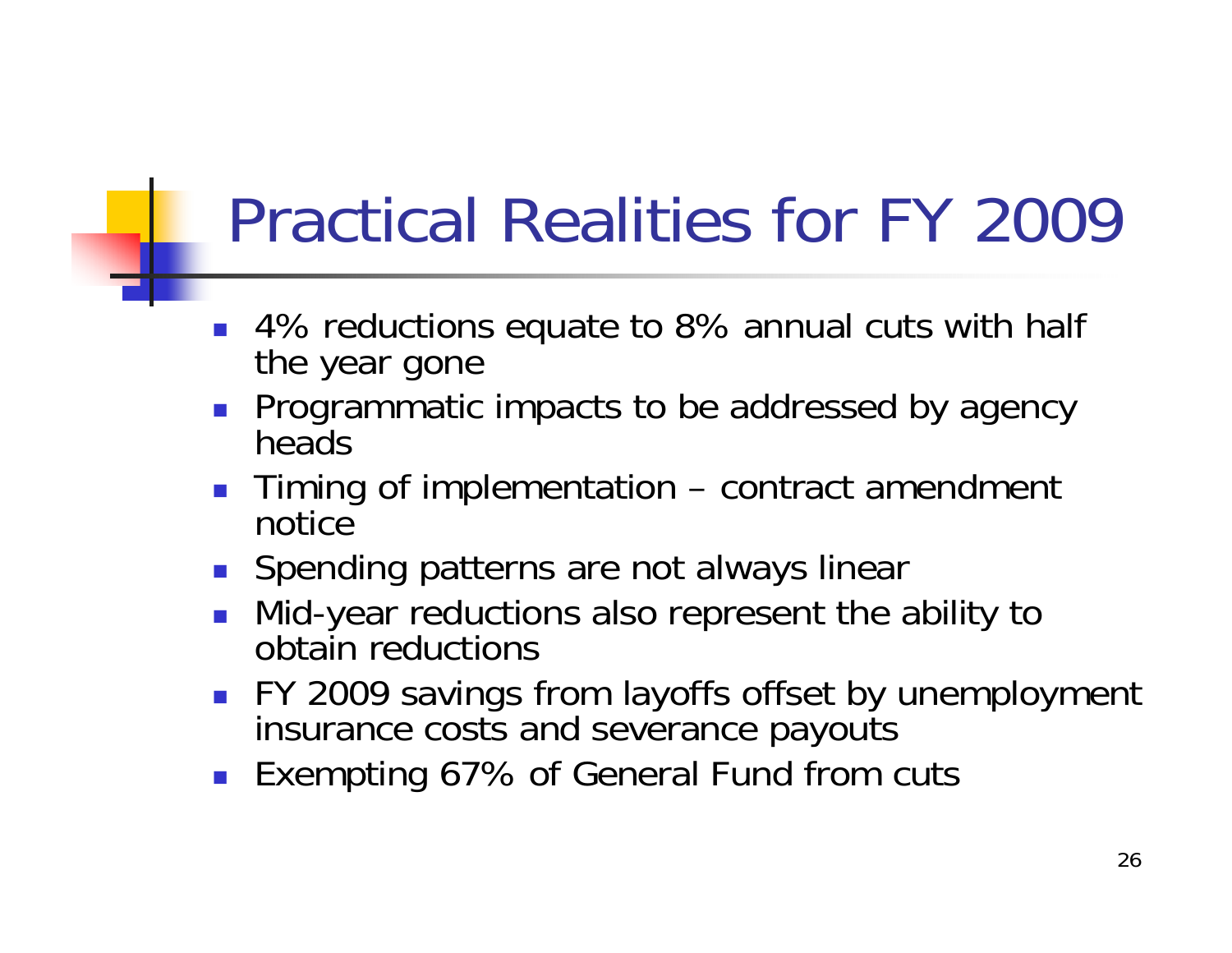## General Fund Reductions by Cabinet

- $\mathcal{L}_{\mathcal{A}}$ Economic Development Cabinet - \$1.0m
- × Education & Workforce Dev. Cabinet - \$2.5m
- $\mathcal{C}_{\mathcal{A}}$ Education Department - \$7.1m
- $\left\vert \cdot \right\vert$ Energy and Environment Cabinet - \$2.9m
- **Finance and Administration Cabinet \$63.3m**
- $\mathcal{L}_{\mathcal{A}}$ Health and Family Services Cabinet - \$18.6m
- $\mathcal{L}_{\mathrm{max}}$ Justice and Public Safety Cabinet - \$5.6m
- **Labor Cabinet \$0.2m**
- × Personnel Cabinet - \$1.2m
- $\left\lfloor \cdot \right\rfloor$ Postsecondary Education - \$22.6m
- × Public Protection Cabinet - \$0.2m
- $\mathcal{L}_{\mathcal{A}}$ Tourism, Arts and Heritage Cabinet - \$0.9m
- $\mathcal{L}_{\mathcal{A}}$ Transportation Cabinet - \$0.2m
- × General Government - \$11.1m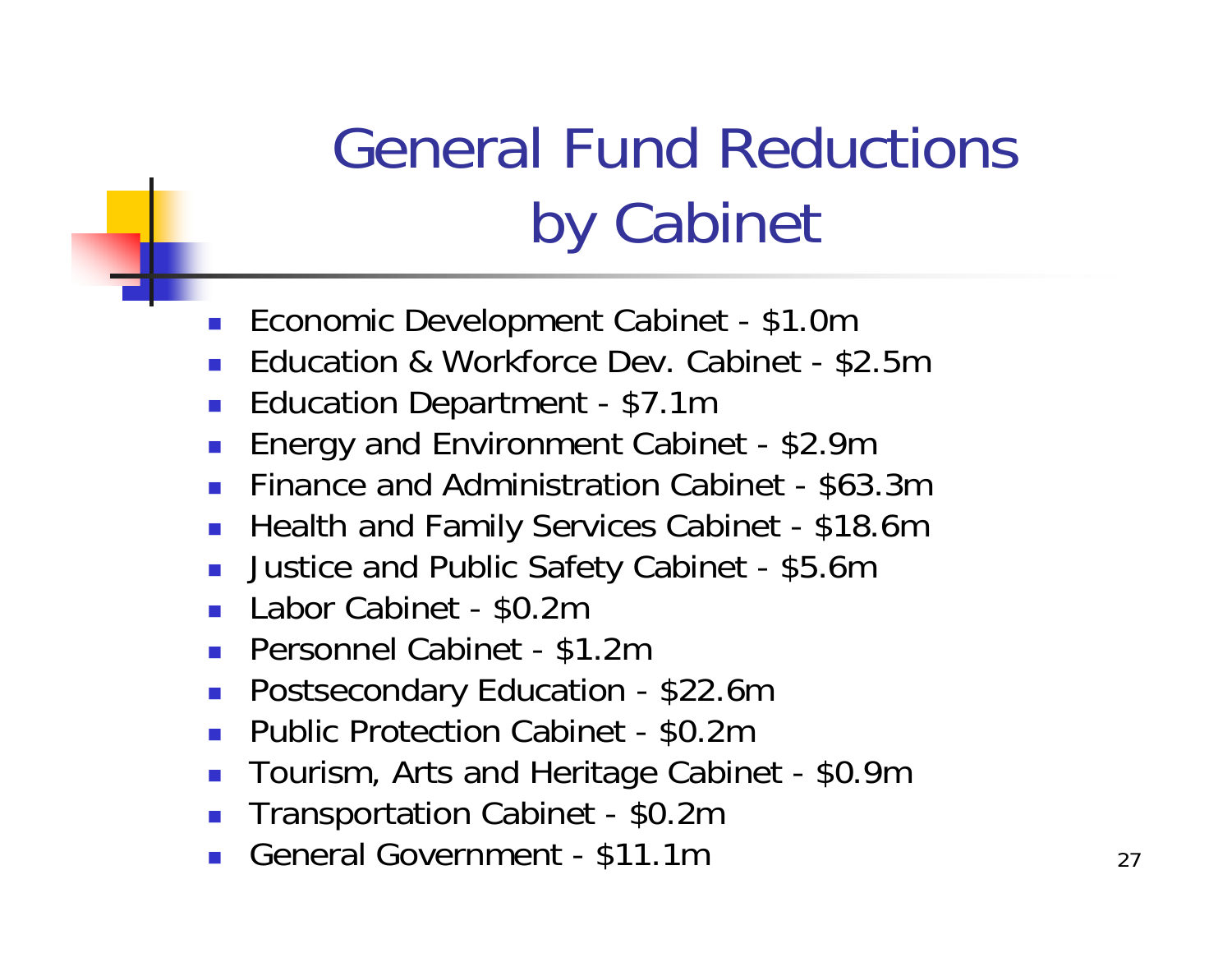Economic Development Cabinet Budget Reduction Plan - \$909,200

 $\mathcal{L}_{\mathcal{A}}$  **Office of Secretary-**\$909,200: reduce grant funds for high-tech and knowledge-based firms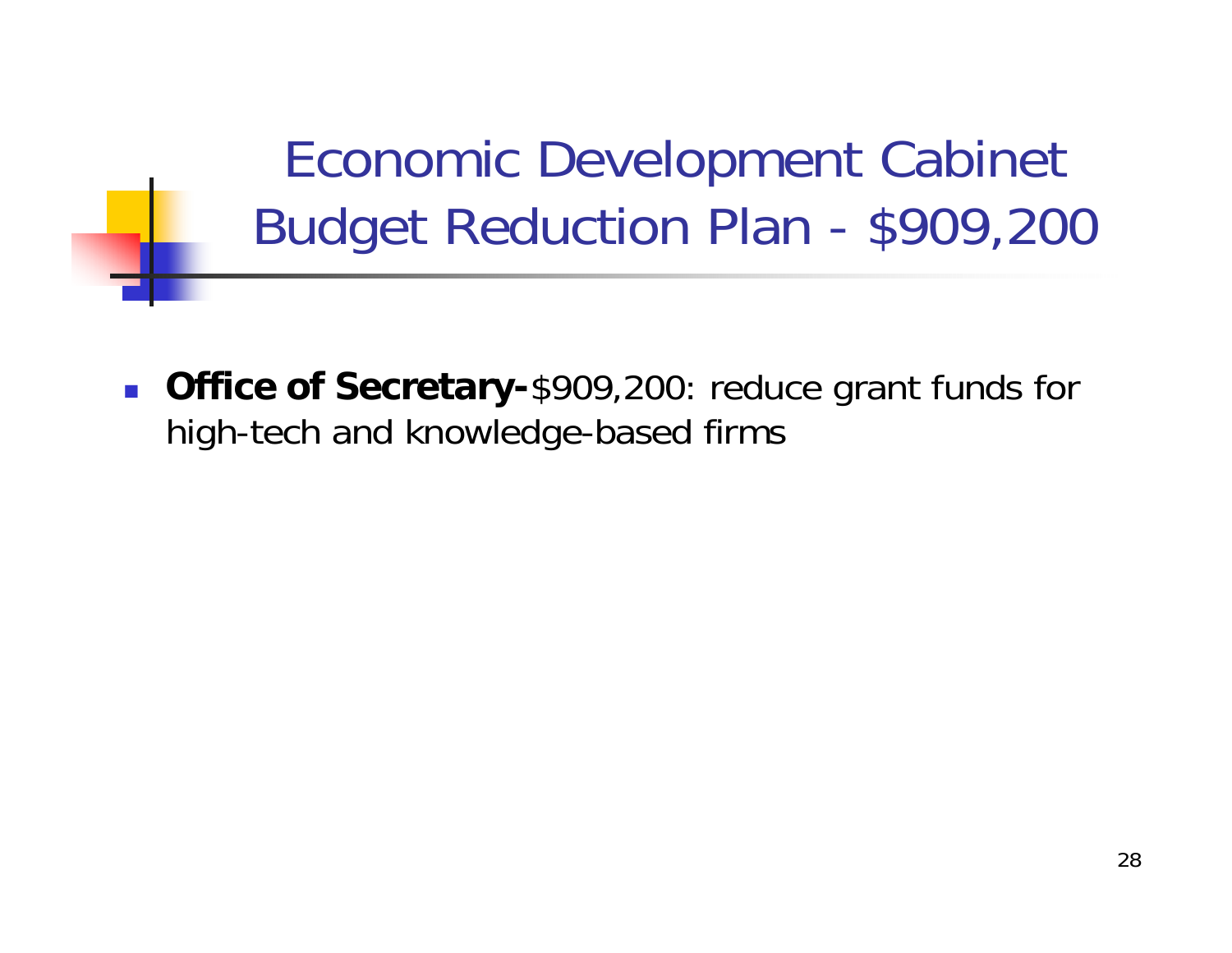Education & Workforce Development Cabinet Budget Reduction Plan - \$2.5m

- L. **Career & Technical Education**-**2% reduction-**\$532,600: substitute Restricted funds of \$400,000, decrease in school supplies & equipment.
- **Vocational Rehabilitation and Blind-**\$564,900: reduce the number of disabled clients served by 686; reduction in services at two facilities; loss of \$2.7m federal matching funds.
- $\mathbb{R}^3$  **Libraries**-\$421,700: loss of fiscal staff (down to 1); major reduction in operating expenses; shift existing expenses to Restricted funds statutorily tied to other purposes.
- L. **KET**–\$505,900: considering the elimination of the KET Education Classroom channel providing educational programs to classrooms; layoff 8 staff around the state that assist schools with the use of these programs in their curriculum.<br>(34% workforce cut in 1 year)
- **Education Professional Standards Board**-\$342,800: reduce cooperating teacher stipends; use other funds; leave position vacant.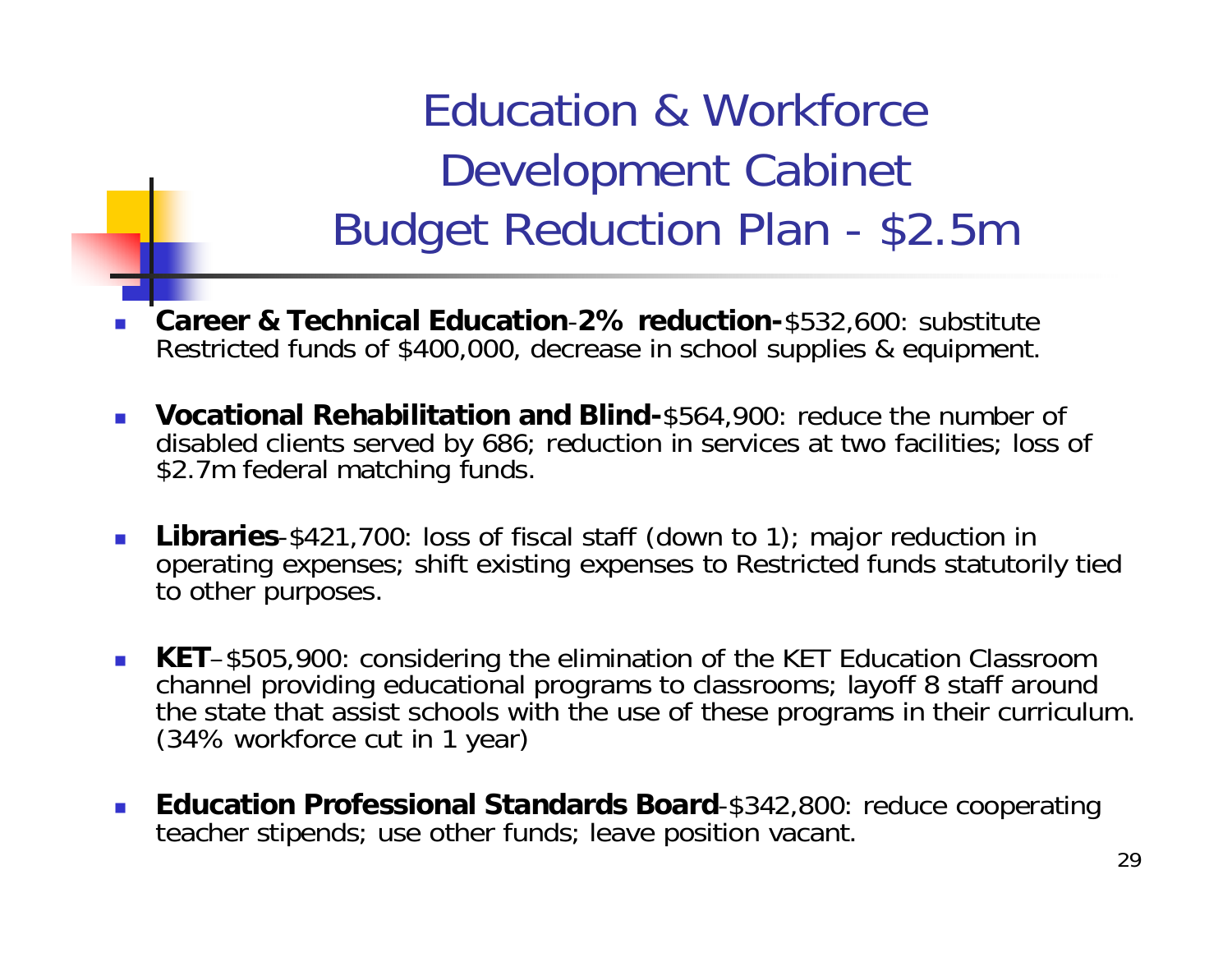Department of Education Budget Reduction Plan - \$7.1m

- П **Learning and Results Services-**\$6,708,100: reduction in Textbook grant funds to school districts by 28% represents \$6,088,100 of the amount; \$620,000 undesignated reductions.
- **Executive Policy and Management-**\$27,600: undesignated reductions.
- П **Operations and Support Services-**\$337,300: undesignated reductions.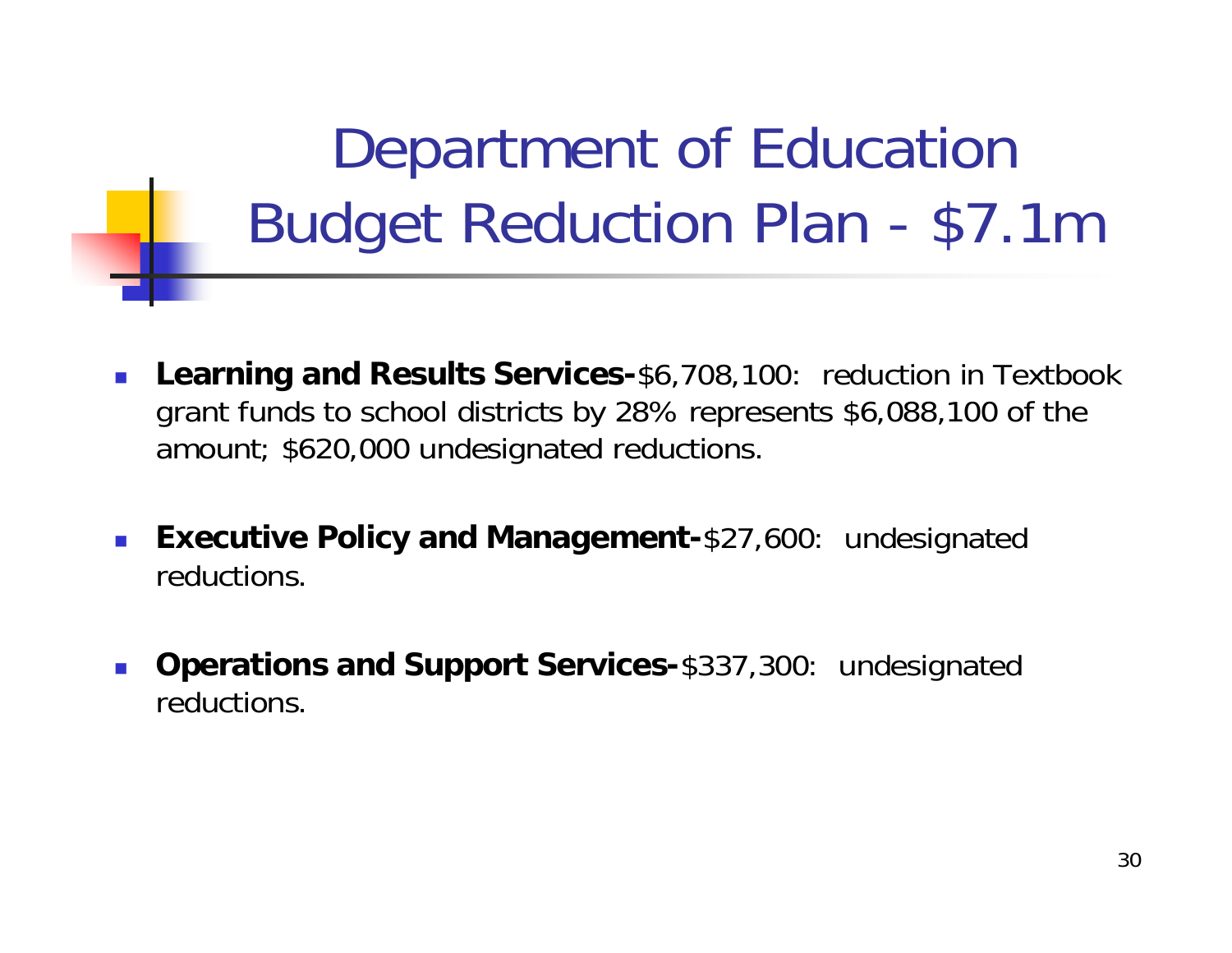Energy and Environment Cabinet Budget Reduction Plan - \$2.9m

- ▉ **Environmental Protection-**\$891,300: leave vacant about 60 positions, most in permitting and inspections; federal fund risks; permit, compliance, & lab delays.
- $\overline{\phantom{a}}$  **Natural Resources-**\$1,348,200: slower than anticipated ramp up of mine safety expansion; some General Fund replacement with Restricted funds.
- $\mathbb{R}^n$  **Nature Preserves Commission**-\$45,100: potential layoff staff; significant decrease to nature preserve maintenance.
- $\mathcal{C}^{\mathcal{A}}$  **Public Service Commission**- \$382,000: leave analyst positions vacant; decrease consulting services.
- $\mathcal{L}_{\mathcal{A}}$ **Energy Development & Independence-** \$93,000: reduce grants for energy efficiency and renewable energy projects; close Madisonville one-person office.
- $\mathcal{L}_{\mathcal{A}}$  **Office of Secretary-**\$156,900: leave positions vacant in legal enforcement and administrative hearing areas.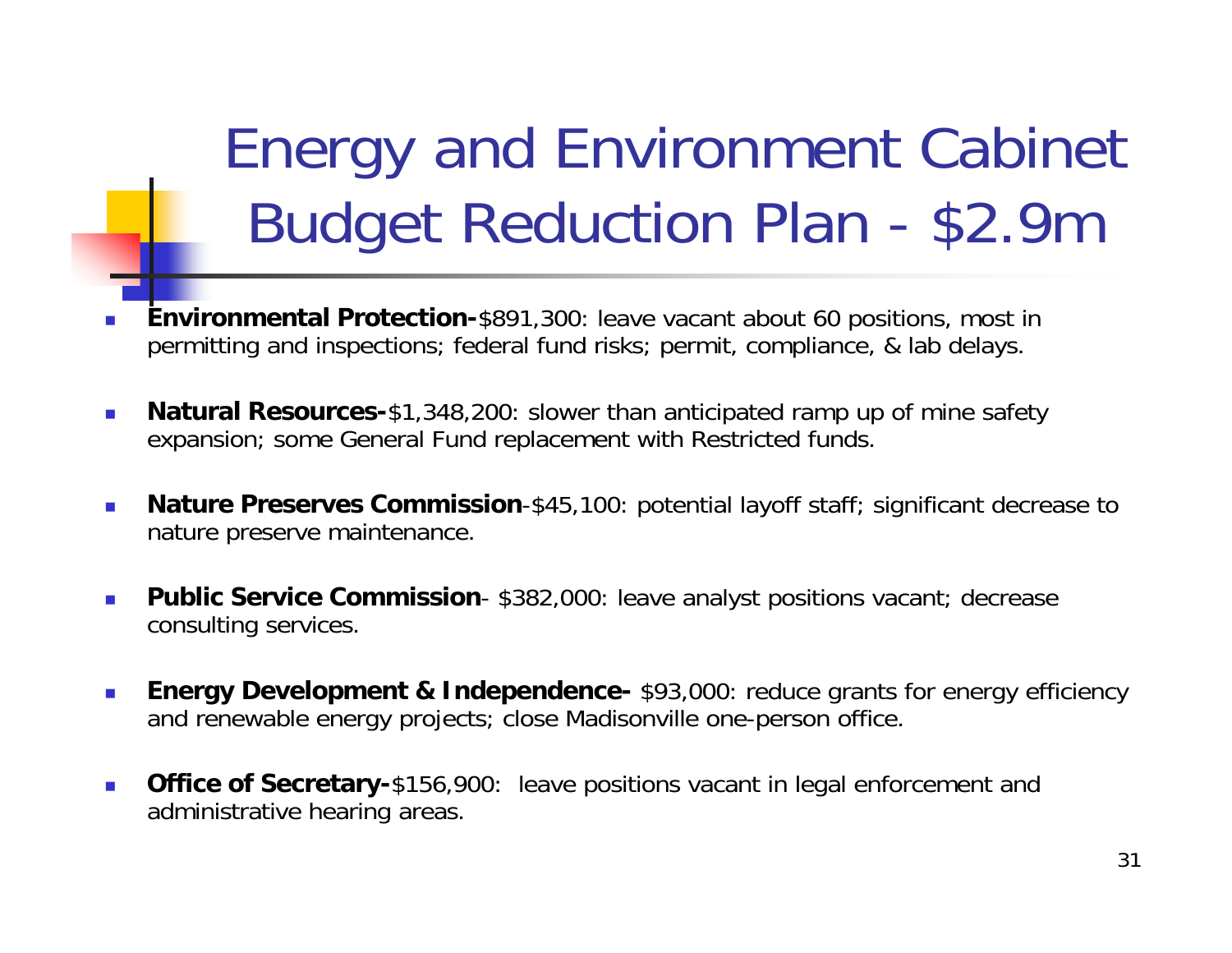Finance & Administration Cabinet Budget Reduction Plan - \$5.1m

- P. **Revenue**-\$2,820,300: leave vacant auditing and processing positions; reduced operating expenses due to delay in implementing new tax information system; lower participation in E-Levy reduces expenditure need.
- $\overline{\phantom{a}}$  **Office of Controller-**\$624,300: reduction in staff and operating costs; use unbudgeted Restricted Funds to mitigate significant staff reductions.
- $\mathcal{L}_{\mathcal{A}}$  **Facilities & Support Services-**\$236,600: reduce maintenance personnel and maintenance projects.
- $\mathcal{L}_{\mathcal{A}}$  **Property Valuation Administrators-**\$1,413,800: reduction of PVA staff, potentially impeding assessments.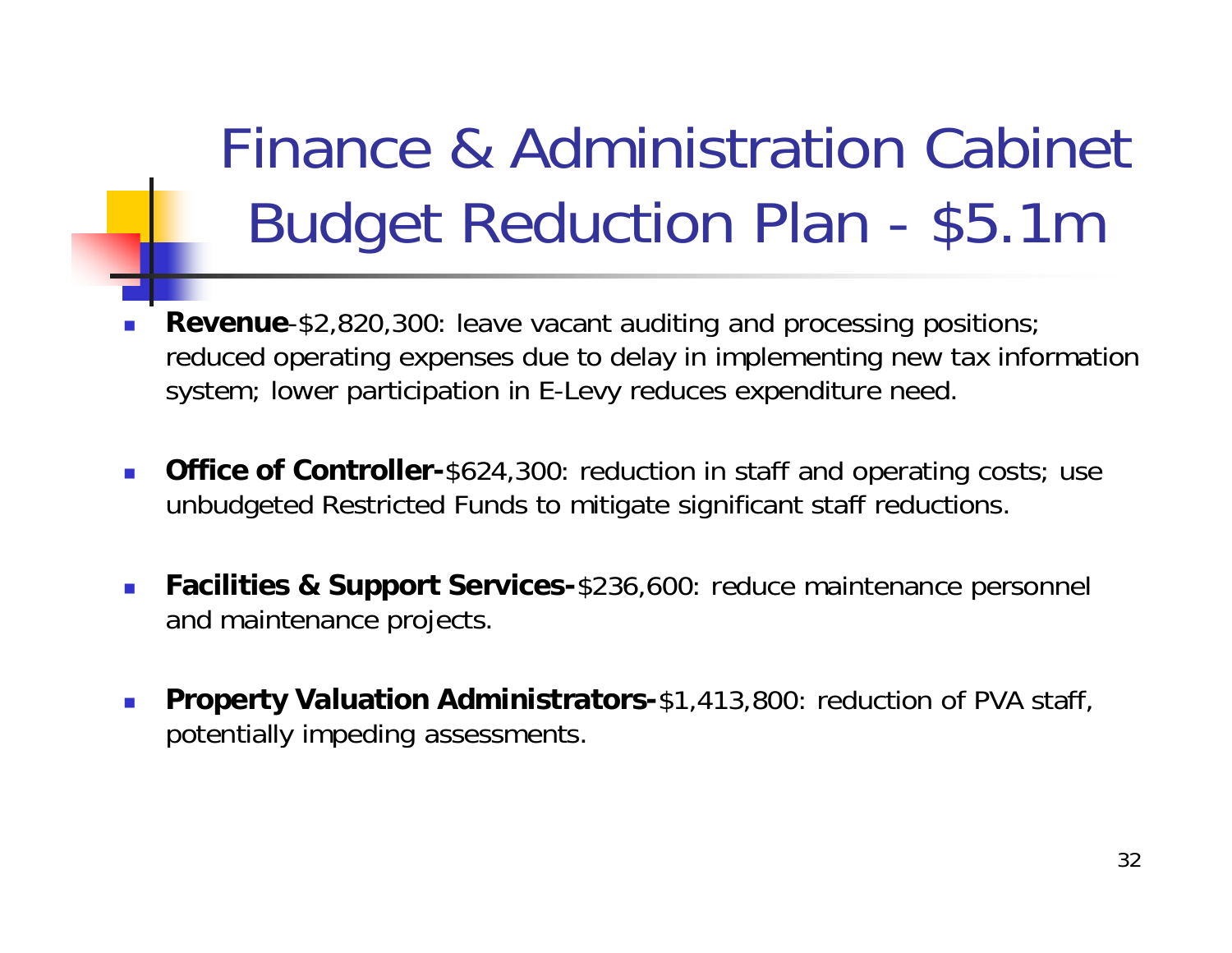## Health & Family Services Cabinet Budget Reduction Plan - \$18.6m

- ▉ **Community Based Services-**\$12,854,400: use prior-year Federal Fund balances, and existing Tobacco funds to replace General Funds; reduce certain foster care/child care reimbursement rates; relocate Jefferson County staff from 10 satellite offices to the L & N Building; replace state funding for training by leveraging existing university resources.
- **College Public Health-**\$3,569,500: cut Local Health Department allocations 5%; reduce personnel positions; eliminate funding for Ky Homeplace Project; eliminate grant funds for Mobile Health clinic; reduce funding to UK and U of L Area Health Education Centers; reduce funding to Norton's Poison Control Center.
- П **Aging & Independent Living-**\$1,746,800: eliminate Ky Caregiver Support program for the remainder of year-grants/subsidies to grandparents serving as primary caregivers for youths; eliminate Aging & Disability Resource Markets program for the remainder of year.
- $\sim$  **Children with Special Health Care Needs-**\$293,500: close Hopkinsville office; eliminate access to the underinsured assistance program for the remainder of the year.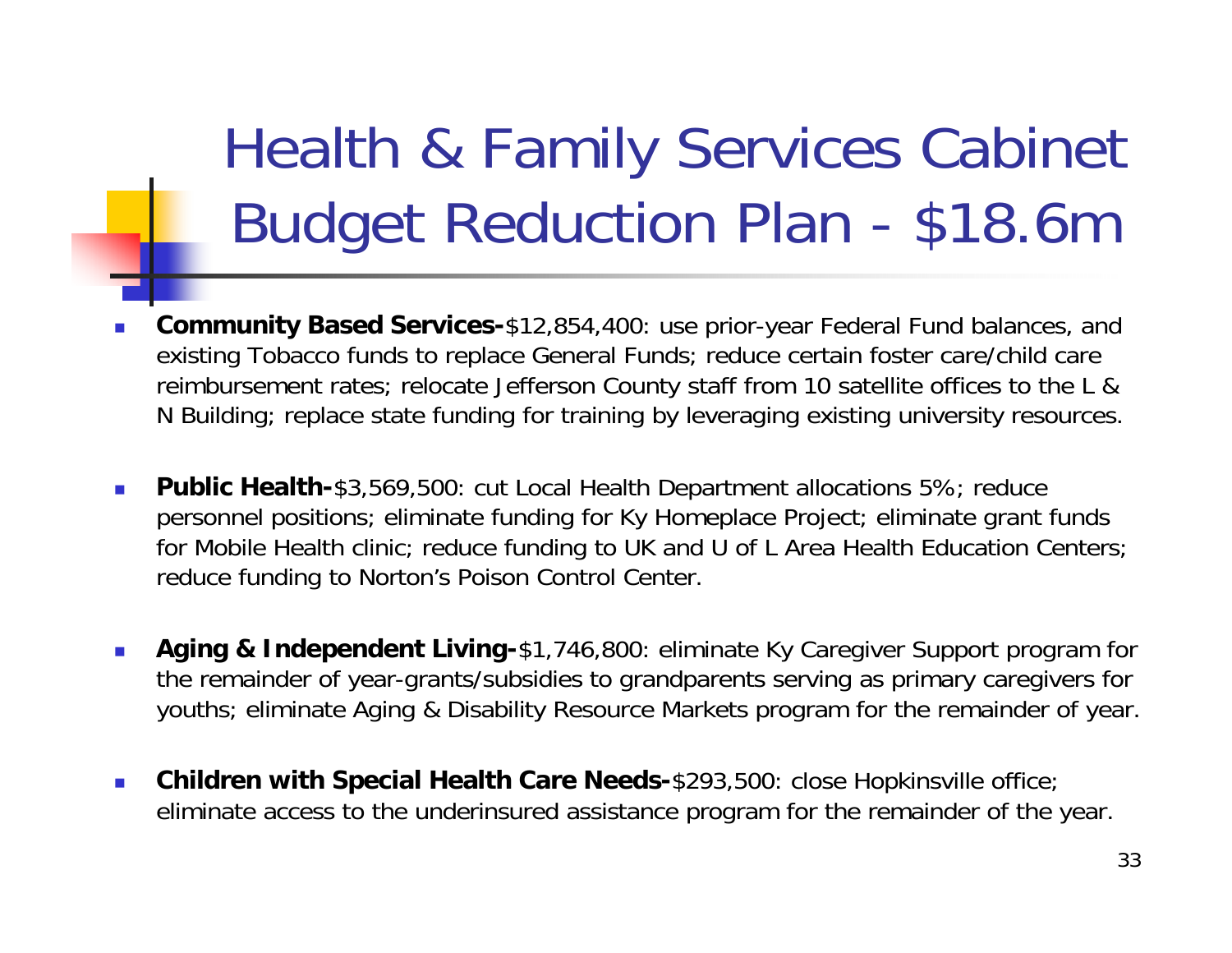Justice and Public Safety Cabinet Budget Reduction Plan - \$5.6m

- П **State Police-2% reduction-**\$1,322,100: improved efficiencies through reorganization of Commercial Vehicle Enforcement with the State Police (fleet, space and dispatch); leave positions vacant; reduce operating expenses further.
- $\sim$  **Juvenile Justice**-**2% reduction-**\$1,667,500: reduce 20 private child care beds; eliminate grants for Gateway and Mary Kendall homes; cancel all 8 community juvenile partnership grants-prevention programs; cut part of funds for Youth Challenge program operated by Military Affairs; reduction of research contracts.
- П **Local Jail Support-**\$608,900: 4% cut to jail grants.
- П **Justice Administration-**\$468,700: leave positions vacant in Medical Examiner's office, parole board and legal services office; reduce funding to indigent civil defense.
- ▉ **Public Advocacy-**\$1,269,600: reduction in number of public defenders; concern for sufficient representation of all cases.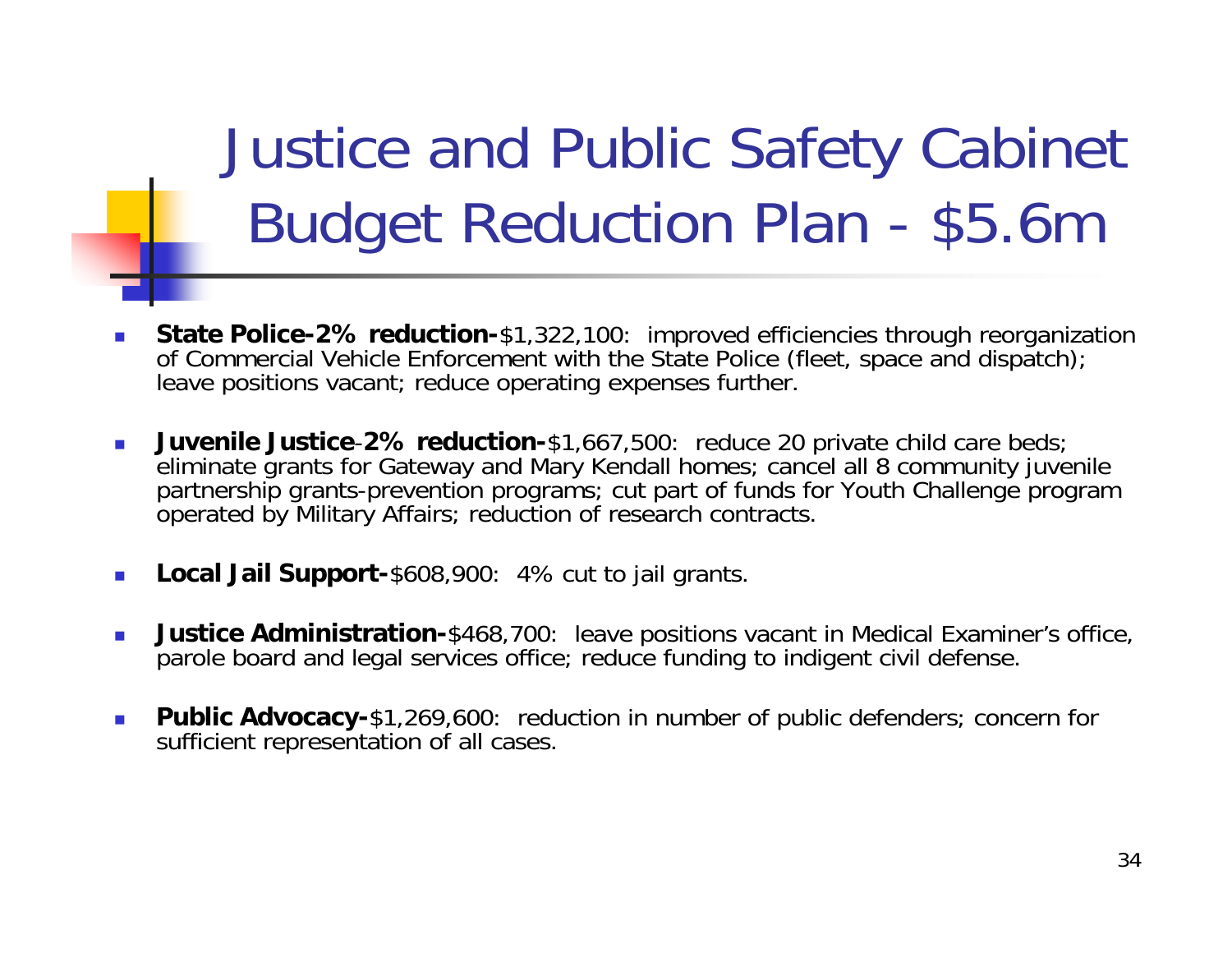### Labor Cabinet Budget Reduction Plan - \$202,100

- **Labor-Employment Standards**-\$81,000: reduce field staff investigators for wage and hour and child labor compliance.
- П **General Administration-Shared Services**-\$121,100: leave positions vacant.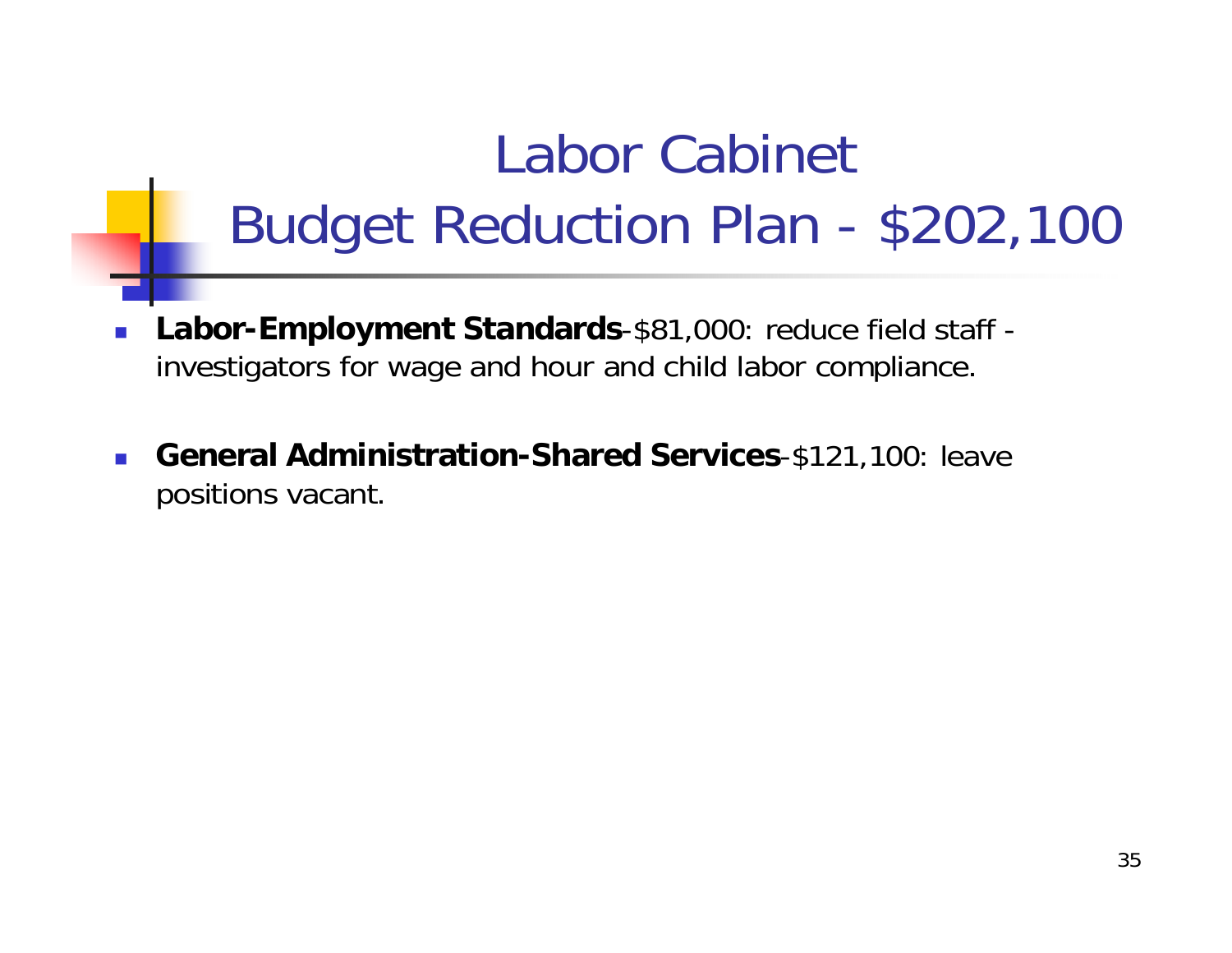Personnel Cabinet Budget Reduction Plan - \$1.2m

- $\mathcal{C}^{\mathcal{A}}_{\mathcal{A}}$  **State Salary and Compensation Fund-**\$1,083,700: remaining balance after mandated expenditure reductions and distributions.
- $\overline{\phantom{a}}$  **State Group Health Insurance Fund-**\$79,500: 4% cut to subsidies for quasi-governmental participants of state health insurance group.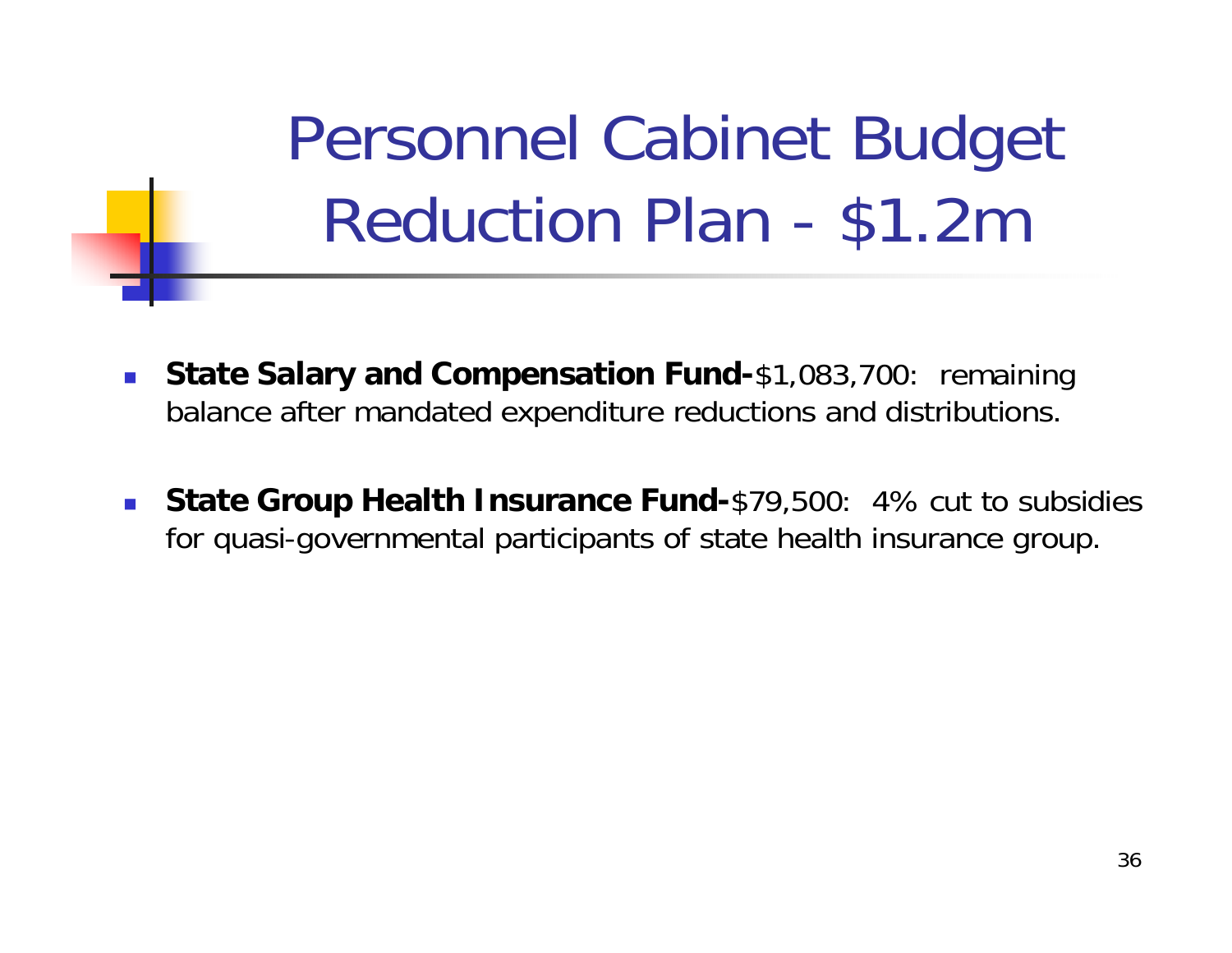## Postsecondary Education Budget Reduction Plan - \$22.6m

- L. **Council on Postsecondary Education-**\$2,103,100: reduction in grants to: adult education providers, new economy program, regional stewardship; leave positions vacant; reduction of virtual library contracts; reduction of high-speed network resources.
- $\mathcal{L}_{\mathrm{eff}}$ **Eastern Ky University-**\$1,504,700
- $\overline{\phantom{a}}$ **Kentucky State University-**\$520,300
- $\mathcal{C}^{\mathcal{A}}$ **Morehead State University-**\$910,800
- $\overline{\phantom{a}}$ **Murray State University-**\$1,058,900
- $\overline{\phantom{a}}$ **Northern Ky University-**\$1,046,300
- $\mathcal{L}_{\mathcal{A}}$ **University of Kentucky-**\$6,332,100
- $\overline{\phantom{a}}$ **University of Louisville-**\$3,153,500
- $\overline{\phantom{a}}$ **Western Ky University-**\$1,612,500
- $\mathbb{R}^3$ **Ky Community & Technical College System-**\$4,386,400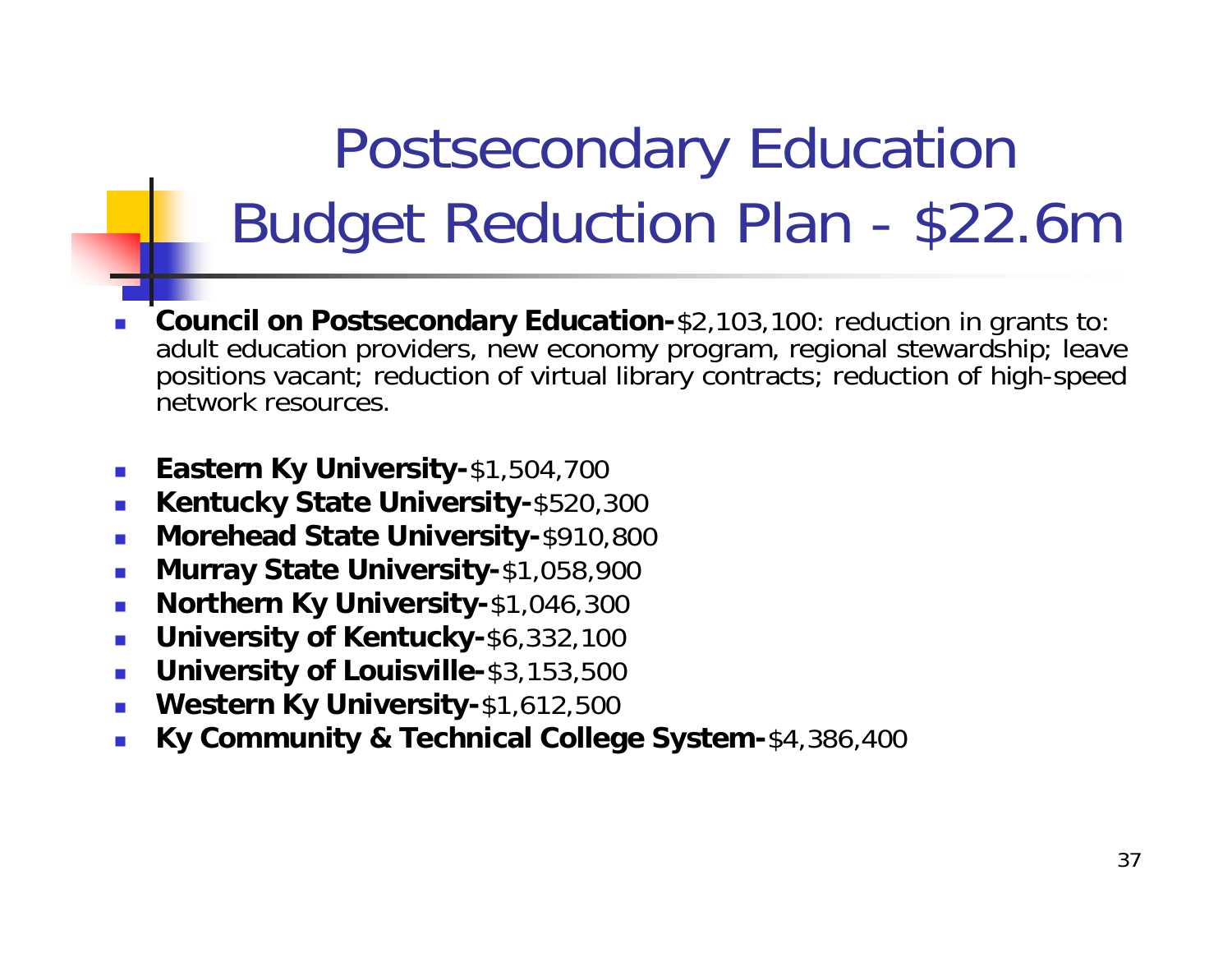### Public Protection Cabinet Budget Reduction Plan - \$206,800

- П **Housing, Buildings, and Construction**-\$92,800: inspector personnel reductions; delay new building code books.
- $\sim$  **Alcoholic Beverage Control-**\$36,900: leave enforcement position vacant; regionalize training for servers.
- $\sim$ **Horse Racing Commission-**\$16,900: leave security director position vacant.
- П **Board of Claims/Crime Victims' Compensation**-\$28,300: reduce compensation paid to hearing officers.
- $\sim$  **Board of Tax Appeals**-\$16,800: leave appeal processor position vacant; reduce operating expenses.
- $\sim$  **Office of the Secretary**-\$15,100: personnel and operating reductions in communications area.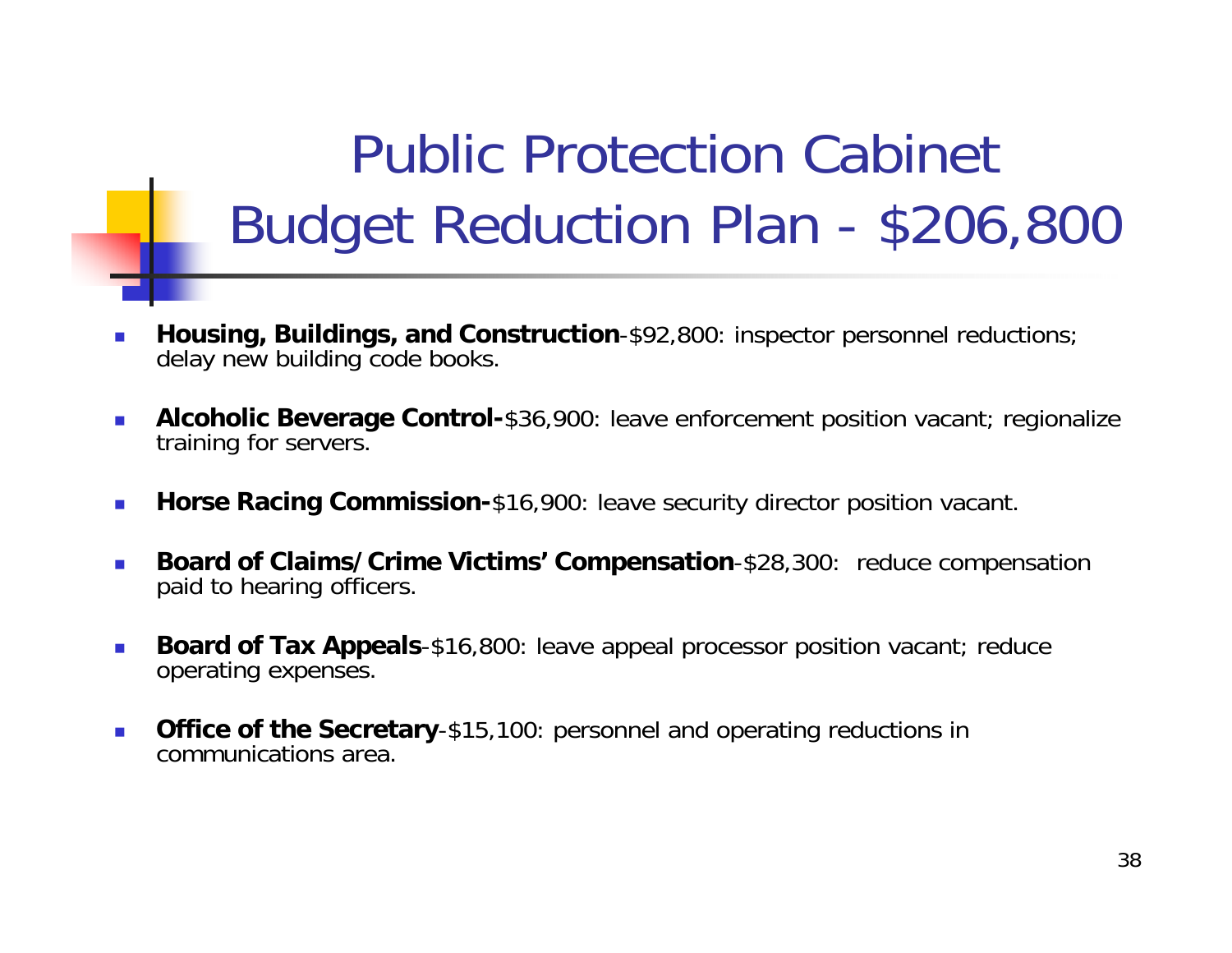Tourism, Arts & Heritage Cabinet Budget Reduction Plan - \$875,300

- $\mathbb{R}^3$  **Parks-**no reduction: facing a FY 2009 deficit. Use of supplemental, nonrecurring funds over the past few years. Economic conditions and fixed costs are barriers to balancing despite expenditure reduction efforts. Plans in development to address FY 2009.
- **Historical Society**-\$273,300: remain closed on Mondays at the History Center; reduce Lincoln bicentennial teacher tool kits; eliminate sponsorship of Kentucky Folklife Festival.
- **Kentucky Horse Park Commission-**\$55,300: cut advertising; reduce positions.
- $\mathcal{L}_{\text{max}}$  **Travel-**\$151,900: reduce tours of Capitol and Mansion; reduce operating hours at the 8 Welcome centers.
- **Arts Council-**\$142,100: reduce grants to artists, teachers, and the annual "Kentucky Crafted: The Market."
- $\mathcal{L}_{\mathcal{A}}$  **Kentucky Center for the Arts-**\$42,500:10 fewer Governor's School for Arts scholarships; reduce staff or curtail some programs.
- P. **Berea Artisans Center-**\$13,700: close the Café two hours earlier every day.
- $\mathbb{R}^3$ **Office of the Secretary**-\$161,800: reductions in creative services and Capital Plaza Tower operations; reduce marketing programs.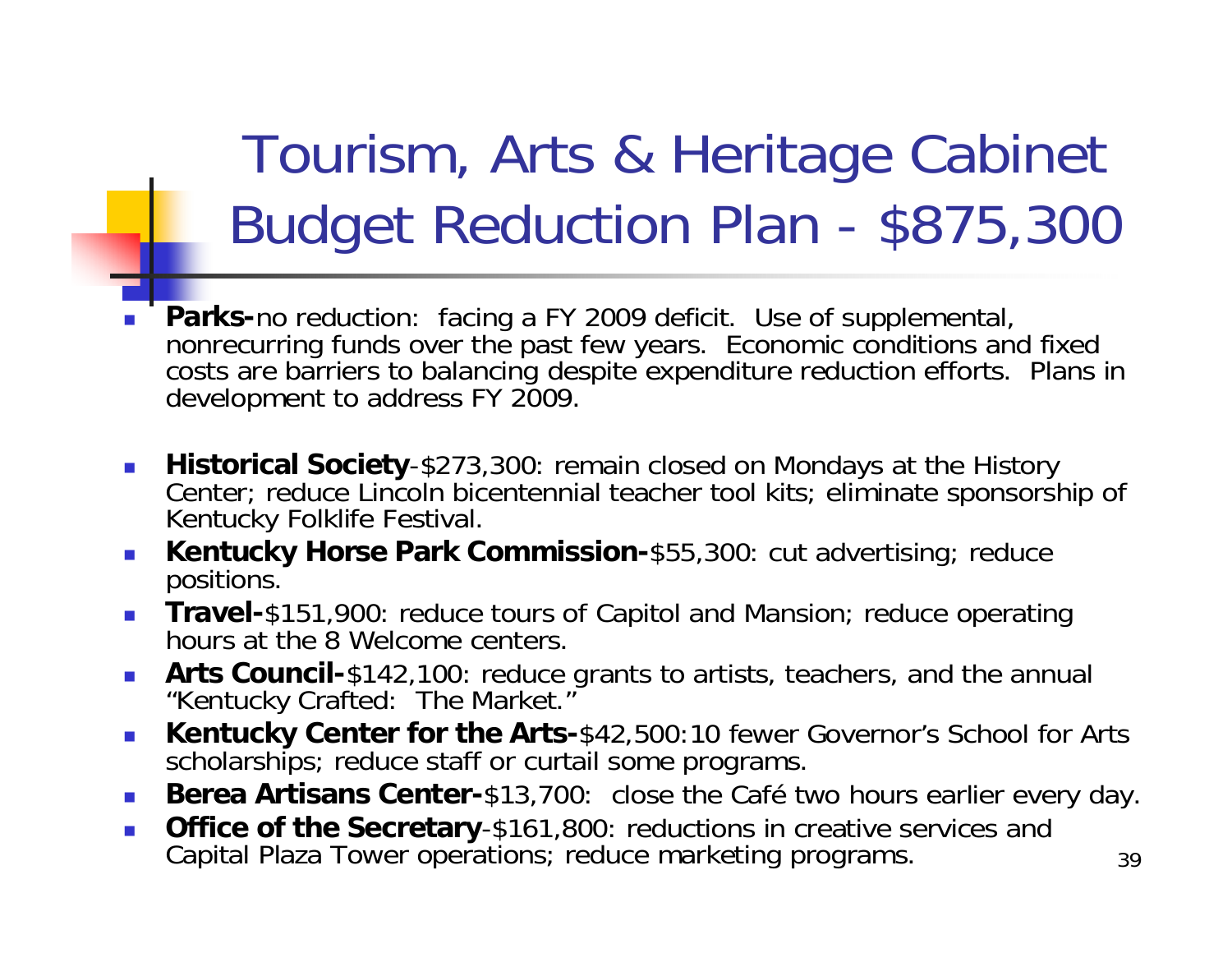#### Transportation Cabinet Budget Reduction Plan - \$203,100

 $\mathcal{C}^{\mathcal{A}}_{\mathcal{A}}$  **Public Transportation-**\$203,100: reduce distribution to Metropolitan Planning Organizations; loss of federal matching funds for mass transit.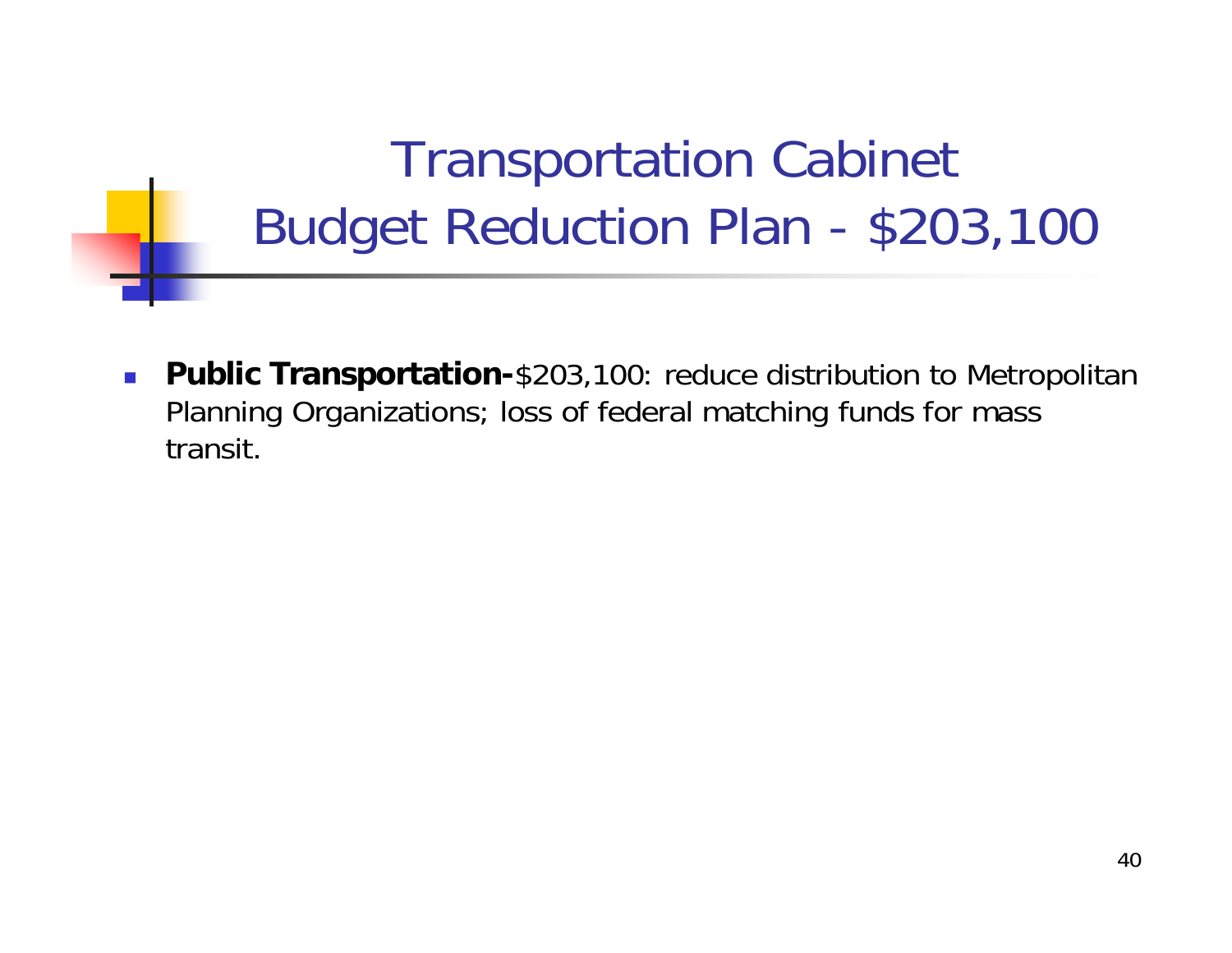## General Government Budget Reduction Plan - \$11.1m

- P. **Veterans' Affairs**-\$673,200: possible layoff of at least 7 employees; delay hiring critical positions; eliminate travel for field representatives; seeking additional furlough days to minimize number of layoffs.
- $\overline{\phantom{a}}$  **Military Affairs**-\$406,100: leave positions vacant in emergency management, armory maintenance, administrative support areas.
- $\mathcal{L}_{\mathcal{A}}$  **Local Government**-\$381,000: reduction of staff; reduce grants to area development districts and other recipients; reduce operating expenses.
- $\mathcal{L}_{\mathcal{A}}$  **KY Infrastructure Authority**-\$36,500: reduce allocations to Area Development Districts for water planning functions.
- $\mathcal{L}_{\mathcal{A}}$  **Commission on Human Rights**-\$77,000: leave human rights investigator positions vacant; reduction in investigating human rights complaints.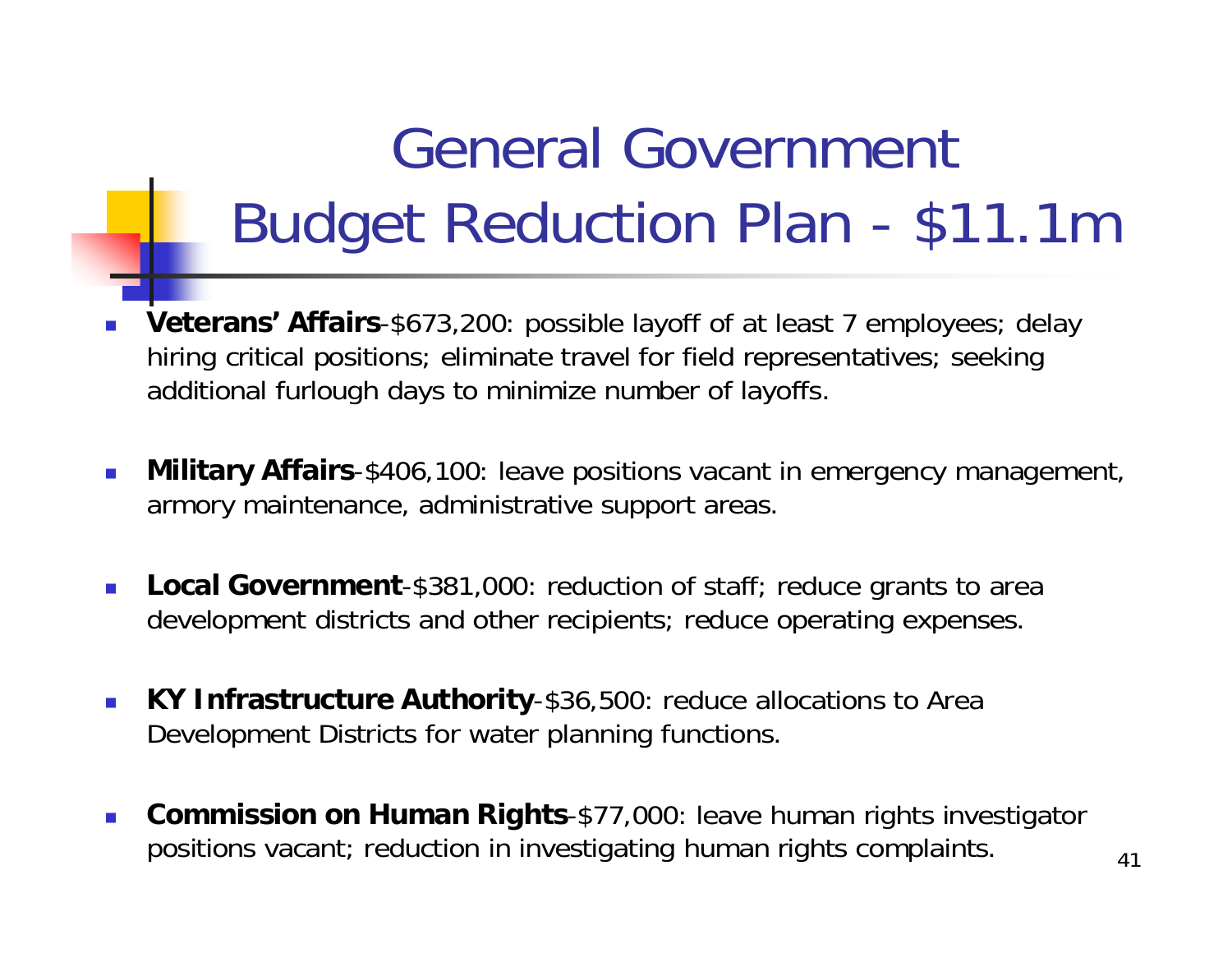## General Government Budget Reduction Plan - \$11.1m

- $\mathbb{R}^3$ **Commonwealth Attorneys-**\$1,325,900: the 4% target equates to 15% cuts to remainder of year due to inability to change elected official salaries. 42 of the 57 offices have decided to furlough staff; a few are reducing salaries; leaving positions vacant; replacing reduced General Funds with local funds if available.
- **County Attorneys-**\$1,126,100: the 4% target equates to 13% cuts to remainder of year due to inability to change elected official salaries. Most offices are using local funds from fiscal courts, cold check funds and other reserves to supplant the reduction.
- **Auditor of Public Accounts-**\$205,100: eliminate Auditor positions.
- **Agriculture:** \$773,900: possible reductions in the following programs: UK and Murray St Diagnostic labs, Food Distribution, State Fair, Farm Safety, Teen Tobacco Enforcement, Pests & Weed control.
- $\mathcal{L}_{\rm{eff}}$  **Attorney General-**\$491,800: replace with unbudgeted Restricted funds to avoid layoffs.
- $\mathbb{R}^3$  **Treasurer-**\$73,600: leave positions vacant in the disbursements and administrative support areas.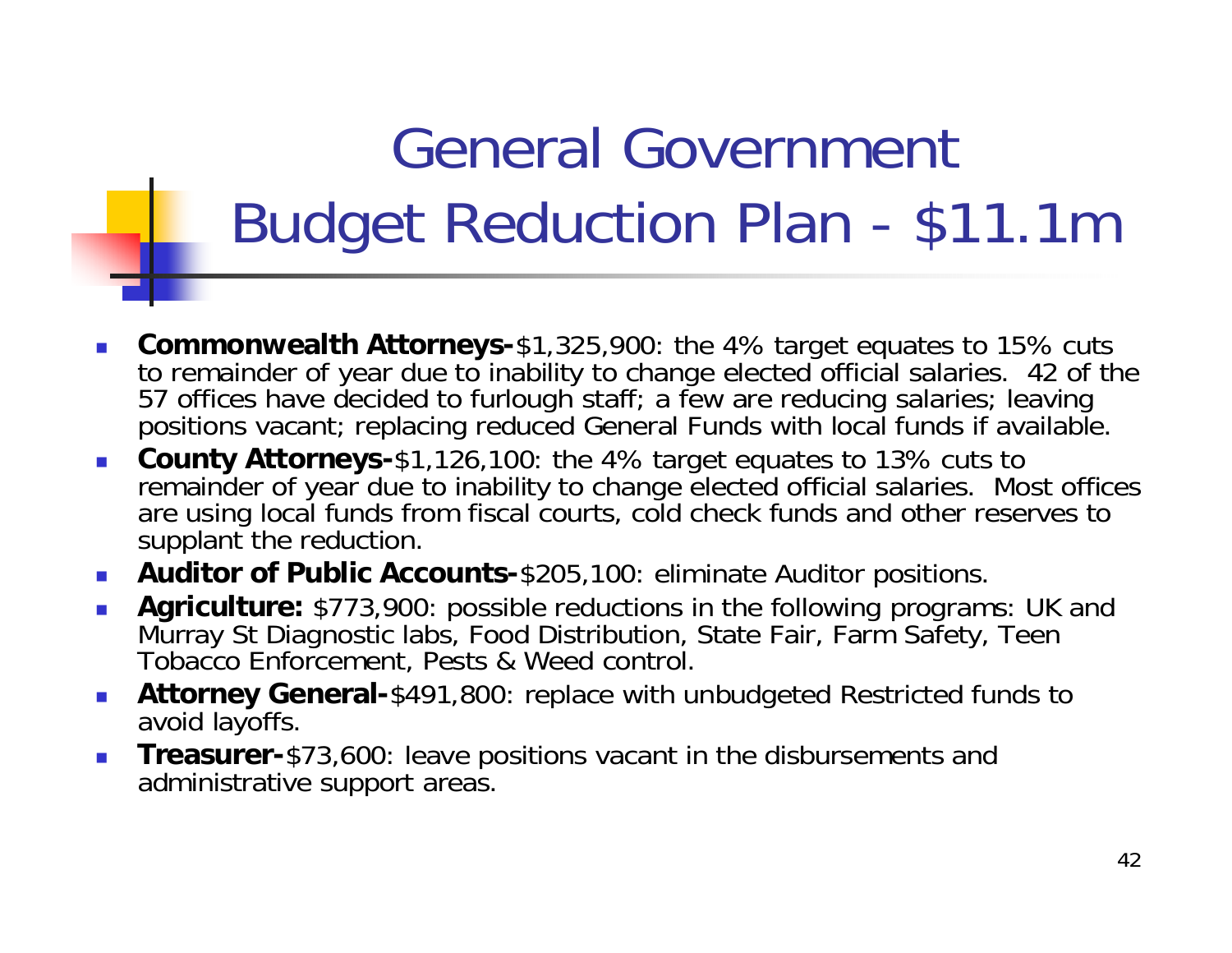## General Government Budget Reduction Plan - \$11.1m

- П **Secretary of State-**\$78,300: leave positions vacant and eliminate temporary staff in the elections, annual reporting and information indexing areas; move to fewer notices of corporate filings; interrupt technology improvements; potential layoffs if needed.
- П **Board of Elections-**\$59,200: \$2.7m of budget already paid/committed for May & November elections; reduce administrative costs.
- $\langle \cdot \rangle$  **Registry of Election Finance-**\$51,500: require campaign finance training to occur in Frankfort only; reduce operating expenses.
- **School Facilities Construction Commission-**\$4,600,000: excess debt service.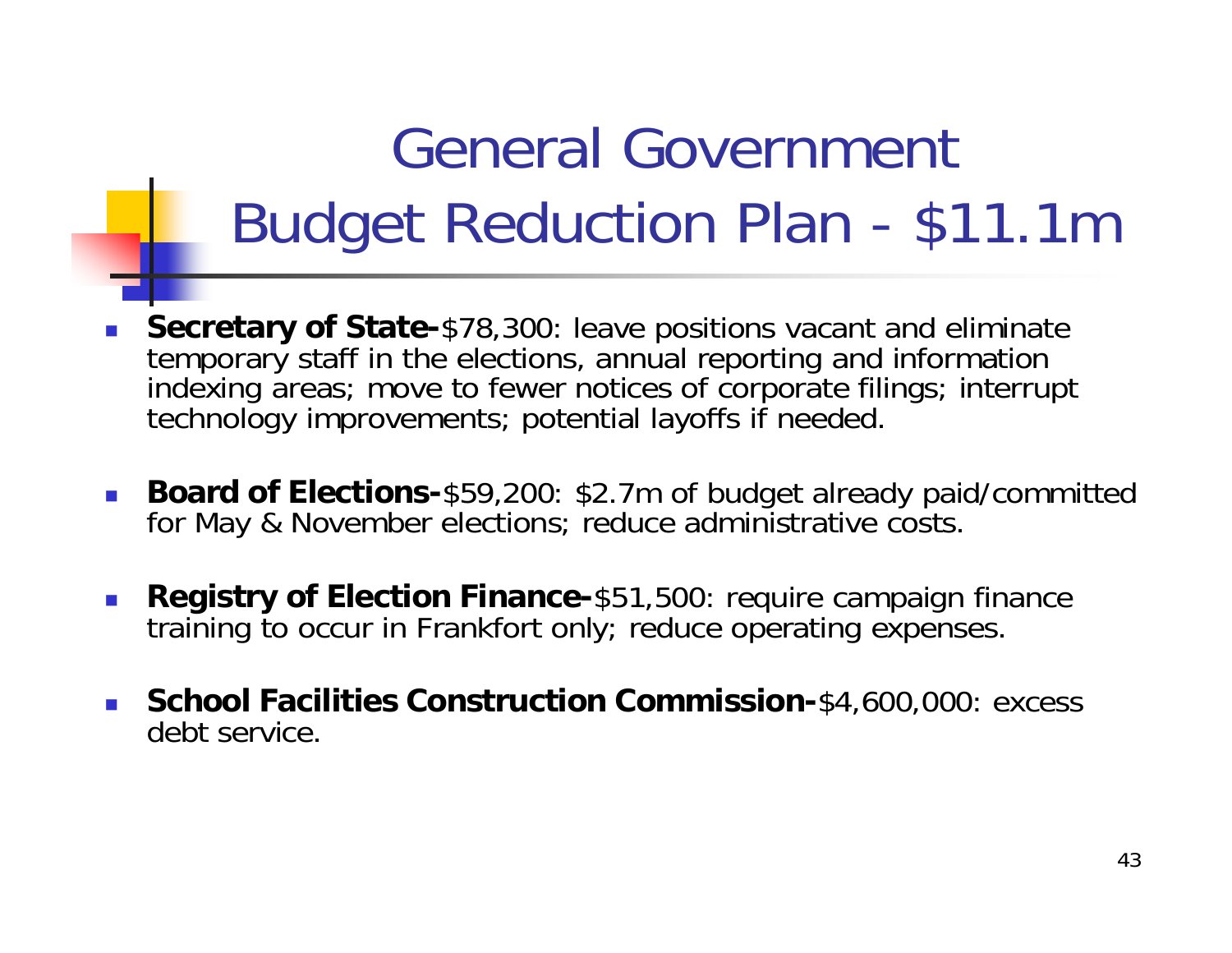### Road Fund Shortfall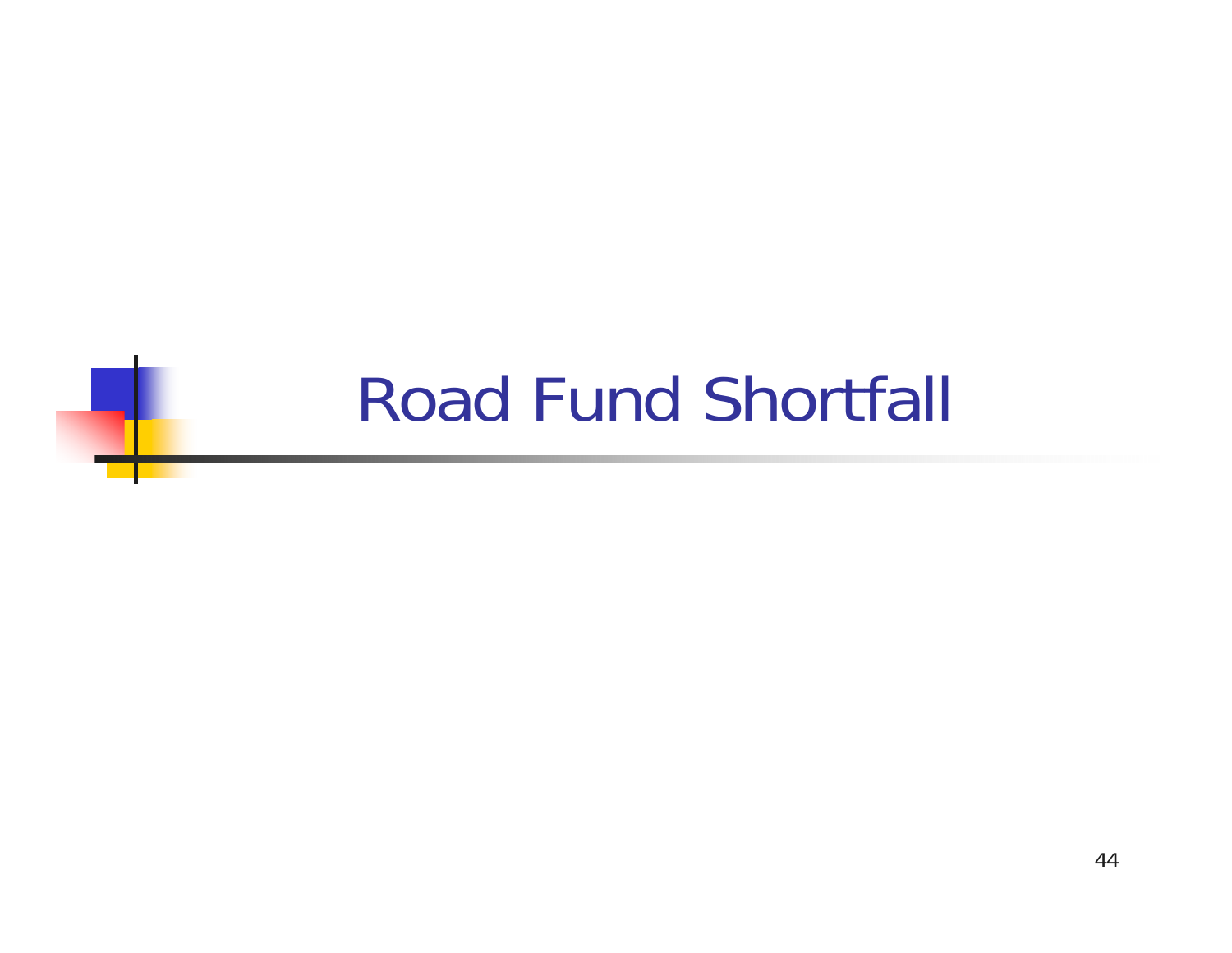## FY 2009 Road Fund \$104.7 million less than budgeted

- Total receipts projected to be 7.9% less than budgeted for FY 2009
- FY 2009 receipts reflect a decline of 3.4% from FY 2008
- Motor Fuels taxes are 52% of receipts
	- **Projected loss of revenues due to declining tax** rate
- **Notor vehicle usage taxes projected to be** 16.2% less than FY 2008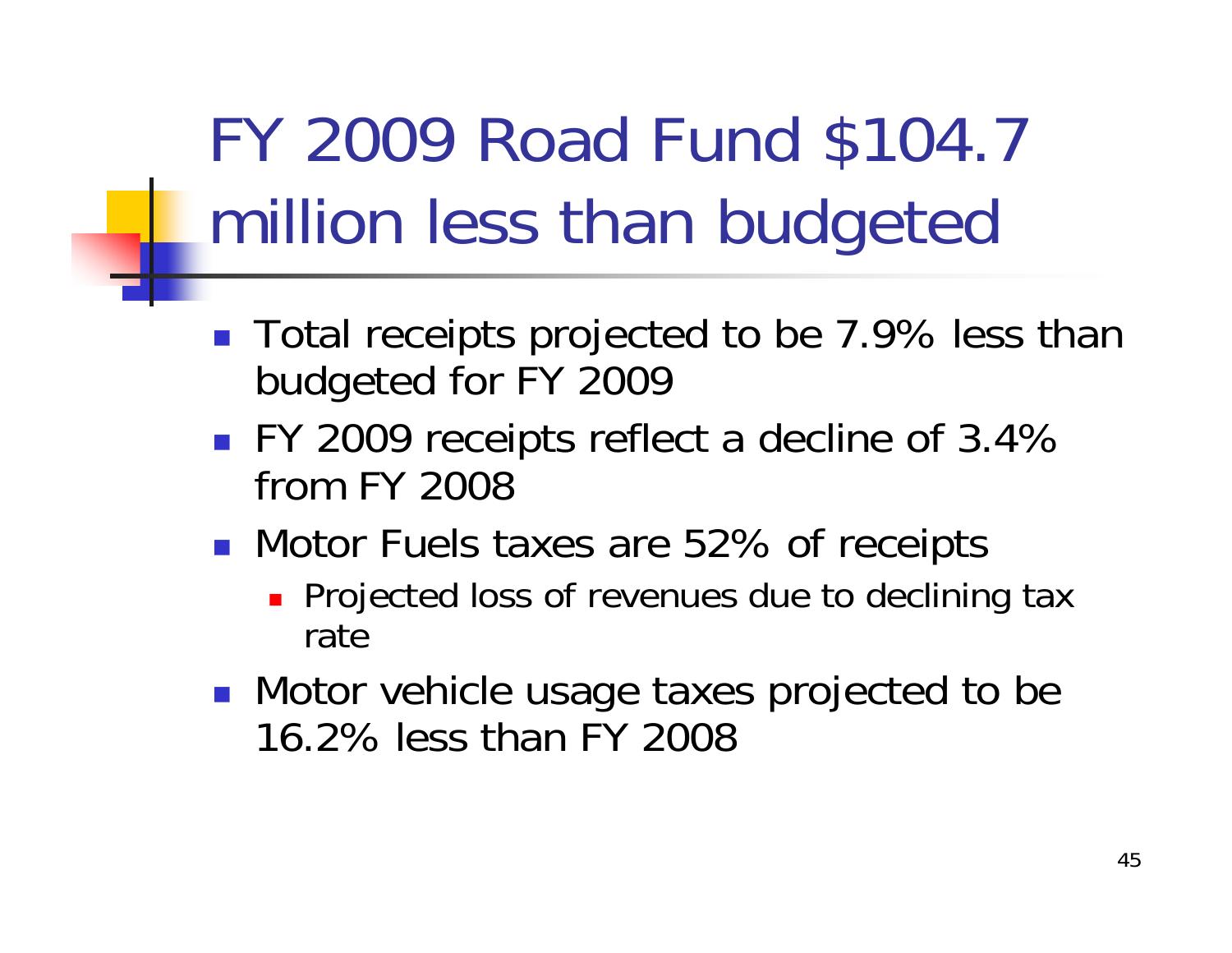#### Transportation Cabinet Road Fund Reduction Plan - \$104.7m

|                                                    | (millions) |
|----------------------------------------------------|------------|
| <b>State Construction</b>                          | \$58.9     |
| <b>Debt Service Savings</b>                        | 22.2       |
| Statutorily Dedicated Revenue (Shared with Locals) | 10.1       |
| Personnel and Operating Reductions                 | 4.3        |
| Reduce AVIS Equipment Replacement Funds            | 2.8        |
| Prior Year Unobligated Aviation Project Funds      | 1.8        |
| 3-Day Furlough                                     | 1.7        |
| <b>Excess State Match for Highways Research</b>    | 1.5        |
| <b>Completed Capital Project Balances</b>          | 1.4        |
| <b>TOTAL</b>                                       | \$104.7    |